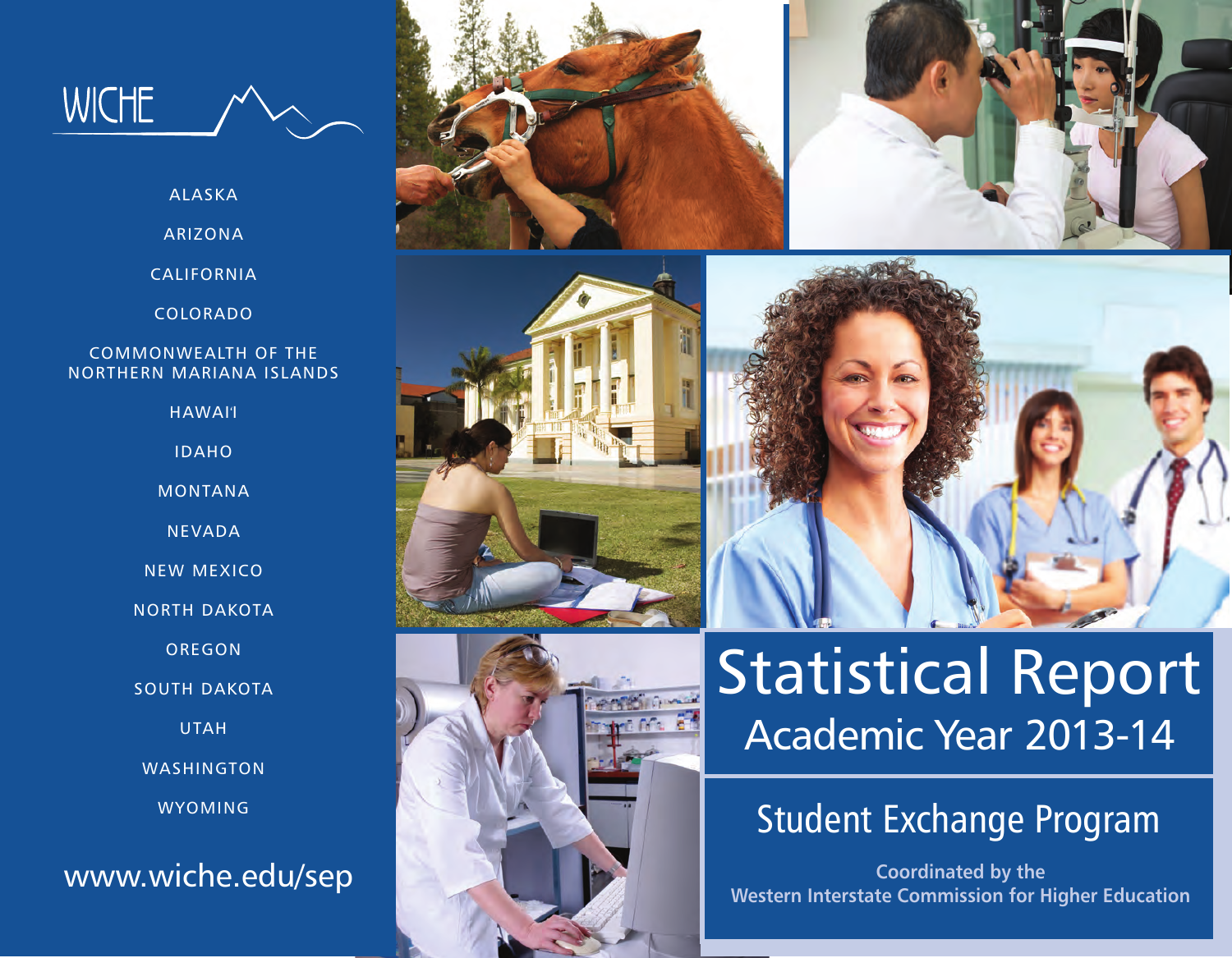## **Table of Contents**

| $\bullet$<br>$\bullet$<br>$\bullet$<br>$\bullet$              |  |
|---------------------------------------------------------------|--|
| $\bullet$<br>$\bullet$<br>$\bullet$<br>$\bullet$<br>$\bullet$ |  |
|                                                               |  |
|                                                               |  |
|                                                               |  |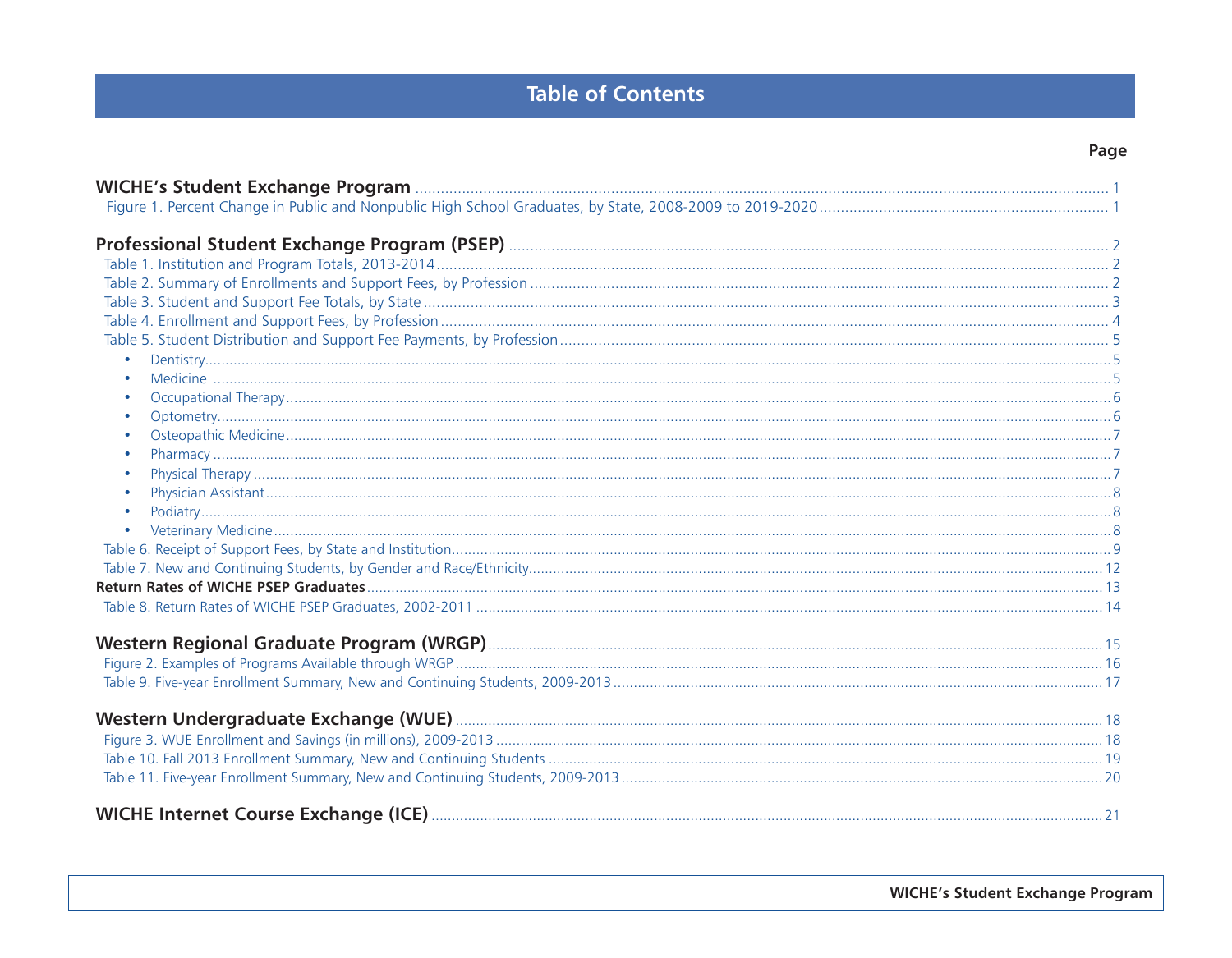As the Western Interstate Commission for Higher Education (WICHE) celebrates its 60th year, so does WICHE's Student Exchange Program (www.wiche.edu/sep). Western states formed the Western Regional Education Compact in the early 1950s to share higher education resources. WICHE's Professional Student Exchange Program (PSEP) was created out of this alliance. In its first year – 1953 – PSEP enrolled 48 students in three fields: allopathic medicine, dentistry, and veterinary medicine. The students hailed from five WICHE states: Arizona, Montana, New Mexico, Oregon, and Wyoming and enrolled at Colorado State University's College of Veterinary Medicine, the University of Colorado Denver's School of Medicine, and Oregon Health Science University's School of Dentistry. PSEP, and the two exchanges created in subsequent years, the Western Regional Graduate Program (WRGP) and the Western Undergraduate Exchange (WUE), have experienced phenomenal growth. An estimated 133,000 students have benefited from WICHE's undergraduate, graduate, and professional programs over the past 60 years. To date, WICHE's student exchange alumni could fill an average football stadium twice!



*Source:* Western Interstate Commission for Higher Education, *Knocking at the College Door: Projections of High School Graduates* (eighth edition)*.* Boulder, CO: WICHE, 2012, available at www.wiche.edu/knocking.

The program has significantly helped Western states build workforces and strengthen their economies. It allows institutions in the region to maximize their resources by filling available capacity and reduce unnecessary duplication of programs. As a result critical, highly specialized programs remain robust, and all participating programs can attract the best and brightest students in the region and bring diverse perspectives into the classroom. Our regional partnerships help facilitate the creation of programs in emerging fields, such as robotics, data science and business analytics, biometrics, and homeland security and disaster management.

The map to the left illustrates how regional education exchanges such as WICHE's remain a critical tool in growing an educated workforce, particularly in the West, where some states are growing quickly while others have shrinking populations. Helping students migrate between states that face differing enrollment challenges provides a flexible, state-responsive solution.

Through the Western Undergraduate Exchange (WUE), the Western Regional Graduate Program (WRGP), and the Professional Student Exchange Program (PSEP) – some 35,600 residents of 15 Western states and the Commonwealth of the Northern Mariana Islands are currently enrolled at reduced levels of tuition in a variety of undergraduate, graduate, and professional programs. This year WUE helped almost 34,000 students and their families save an estimated \$264.7 million by paying 150 percent of resident tuition, instead of the full nonresident rate at 154 participating WUE institutions. In fall 2013, more than 1,130 master's, doctoral, and graduate certificate students enrolled in programs of study through WRGP have saved an estimated \$15.9 million. They pay resident tuition, instead of nonresident, and can choose from 314 participating programs at 56 institutions. Finally, some 660 students paid significantly reduced tuition while preparing for their professional degree in 10 healthcare professions while enrolled through WICHE's PSEP. In addition, Western institutions are partnering to exchange courses virtually, through WICHE's Internet Course Exchange.

This report covers fall 2013 enrollments for WUE, WRGP, and PSEP and details the funds that flow between students' home states and the enrolling PSEP institutions that receive them.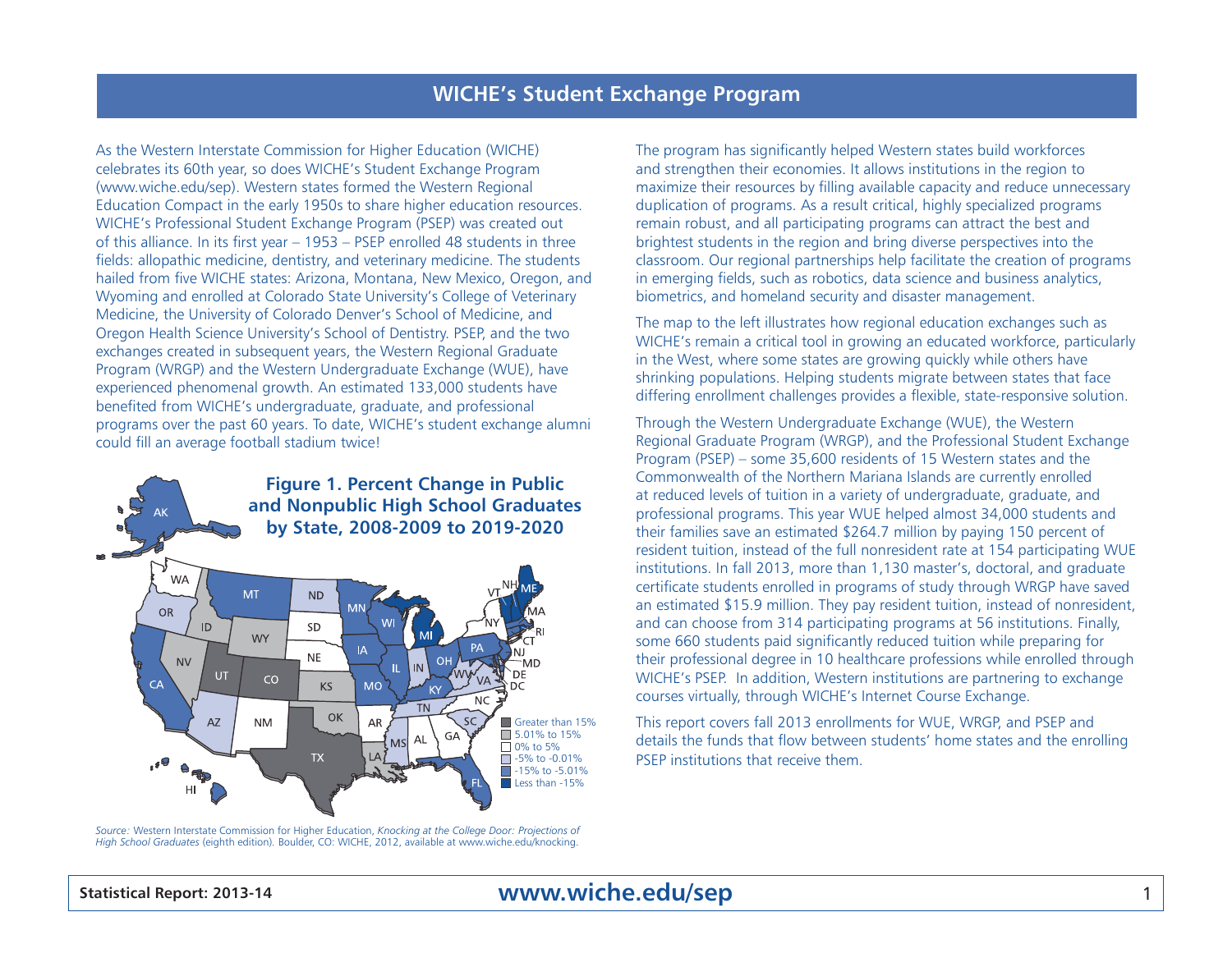The nation's population continues to age and the number of insured individuals is growing with the implementation of the Affordable Care Act in 2014. Health disparities – especially in the West's underserved rural areas – abound. Our healthcare system is becoming increasingly strained and addressing healthcare workforce shortages is crucial. State policymakers are looking for the smartest investment of limited public funds to educate healthcare professionals, and sharing educational resources within the West is a fiscally responsible approach. Given fiscal pressures and other factors, it doesn't always make sense for a state to create its own program in certain healthcare professions.

WICHE has provided Western residents with affordable access to the healthcare professions since the 1950s through its Professional Student Exchange Program (www.wiche.edu/psep). Students enrolled through WICHE's PSEP pay reduced tuition at out-of-state public and private institutions. Some 15,000 professionals have received their education through PSEP, most in the healthcare professions. They include dentists, physicians (allopathic and osteopathic), physician assistants, physical therapists, occupational therapists, optometrists, pharmacists,

students enrolling through PSEP in public programs where the support fee is not meeting the resident/nonresident tuition differential will pay nonresident tuition minus the support fee. Students who enrolled through PSEP prior to fall 2013 will continue to pay resident tuition.

#### Table 1. Institution and Program Totals, 2013-14

| <b>Number of Institutions</b> |    | <b>Number of Programs</b> |     |
|-------------------------------|----|---------------------------|-----|
| Within WICHE region           |    | Within WICHE region       |     |
| Public                        | 29 | Public                    | 64  |
| Private                       | 19 | Private                   | 58  |
| Outside WICHE region          |    | Outside WICHE region      |     |
| Public                        |    | Public                    |     |
| Private                       |    | Private                   |     |
| <b>TOTAL INSTITUTIONS</b>     | 55 | <b>TOTAL PROGRAMS</b>     | 179 |

podiatrists, and veterinarians.

Results of WICHE's most recent return rate survey demonstrate that states participating in PSEP get an excellent return on their investment when they appropriate funds to educate students in the healthcare professions at other institutions within the WICHE region. Those funds are administered through PSEP and are sent directly to the enrolling institutions as a "support fee" to reduce tuition costs. Support fees are negotiated biannually between WICHE and the cooperating programs.

In PSEP students usually pay resident tuition at public institutions (except in pharmacy) or reduced tuition at private institutions. Effective this fall, new

|                                |                              | 2012-13                                |                              | 2013-14                                | 2014-15                                    |
|--------------------------------|------------------------------|----------------------------------------|------------------------------|----------------------------------------|--------------------------------------------|
| <b>Professional Field</b>      | <b>Number</b><br>of Students | <b>Support Fee Rate</b><br>per Student | <b>Number</b><br>of Students | <b>Support Fee Rate</b><br>per Student | <b>Approved</b><br><b>Support Fee Rate</b> |
| <b>Group A Fields</b>          |                              |                                        |                              |                                        |                                            |
| Dentistry                      | 122                          | \$23,400                               | 125                          | \$23,900                               | \$24,400                                   |
| <b>Medicine</b>                | 31                           | 30,200                                 | 31                           | 30,800                                 | 31,500                                     |
| <b>Occupational Therapy</b>    | 39                           | 12,300                                 | 31                           | 12,600                                 | 12,800                                     |
| Optometry                      | 122                          | 16,100                                 | 121                          | 16,400                                 | 16,800                                     |
| Osteopathic Medicine           | 63                           | 20,000                                 | 58                           | 20,400                                 | 20,900                                     |
| <b>Physical Therapy</b>        | 38                           | 11,000                                 | 40                           | 13,689                                 | 14,055                                     |
| Physician Assistant            | 32                           | 12,000                                 | 21                           | 16,400                                 | 16,667                                     |
| Podiatry                       | 11                           | 13,900                                 | 14                           | 14,200                                 | 14,500                                     |
| <b>Veterinary Medicine</b>     | 197                          | 30,000                                 | 194                          | 30,600                                 | 31,300                                     |
| <b>Group B Field</b>           |                              |                                        |                              |                                        |                                            |
| Pharmacy                       | 23                           | 7,100                                  | 23                           | 7.250                                  | 7,400                                      |
| <b>Total Students</b>          | 678                          |                                        | 658                          |                                        |                                            |
| <b>Total Support Fees Paid</b> |                              | \$14,381,075                           |                              | \$14,510,361                           |                                            |

#### Table 2. Summary of Enrollments and Support Fees, by Profession

2 **WICHE's Student Exchange Program www.wiche.edu/psep**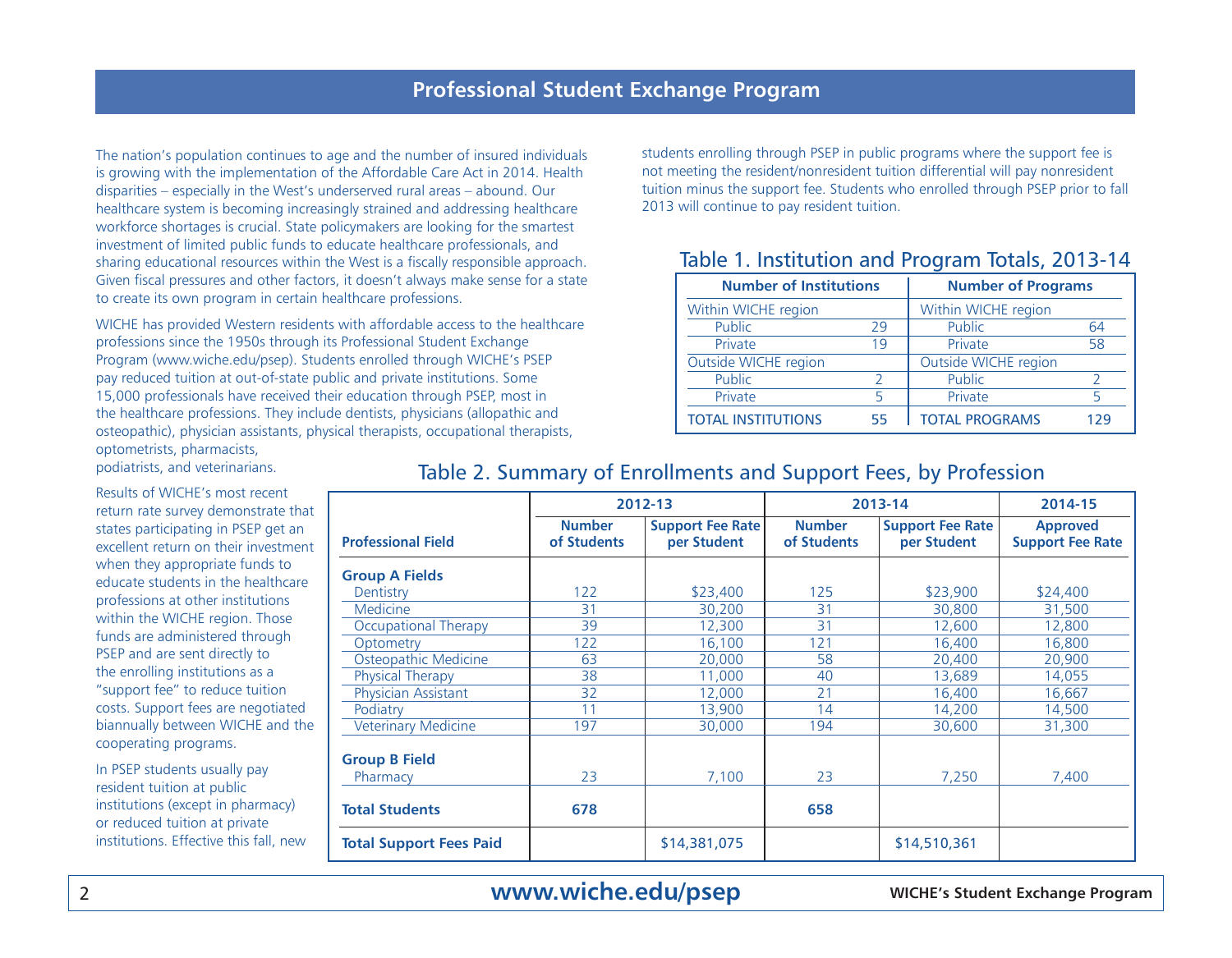## Table 3. Student and Support Fee Totals, by State, 2013-14

|                      | Number of            | <b>Total Fees</b> |                | <b>Number of Students Received</b> |                |                | <b>Total Fees Received</b><br>by Enrolling Institutions |                |
|----------------------|----------------------|-------------------|----------------|------------------------------------|----------------|----------------|---------------------------------------------------------|----------------|
| <b>State</b>         | <b>Students Sent</b> | <b>Paid</b>       | <b>Public</b>  | <b>Private</b>                     | <b>Total</b>   | <b>Public</b>  | <b>Private</b>                                          | <b>Total</b>   |
| <b>Alaska</b>        | 17                   | \$233,906         | $\overline{0}$ | $\mathbf 0$                        | $\Omega$       | \$0            | \$0                                                     | \$0            |
| <b>Arizona</b>       | 175                  | 3,977,494         | $\overline{2}$ | 136                                | 138            | 61,600         | 2,537,959                                               | 2,599,559      |
| <b>California</b>    | $\mathbf 0$          | $\mathbf 0$       | $\overline{7}$ | 71                                 | 78             | 140,550        | 1,309,354                                               | 1,449,904      |
| <b>Colorado</b>      | 24                   | 393,600           | 177            | 6                                  | 183            | 4,981,347      | 82,134                                                  | 5,063,481      |
| $CNMI^*$             | $\Omega$             | $\Omega$          | $\overline{0}$ | $\mathbf 0$                        | $\overline{0}$ | $\overline{0}$ | $\mathbf{0}$                                            | $\overline{0}$ |
| Hawai'i              | 55                   | 1,021,557         | $\mathbf 0$    | $\mathbf 0$                        | $\overline{0}$ | $\mathsf{O}$   | $\mathbf 0$                                             | $\overline{0}$ |
| Idaho                | $\mathbf{0}$         | $\mathbf{0}$      | $\overline{2}$ | $\mathbf 0$                        | $\overline{2}$ | 30,089         | $\mathbf{0}$                                            | 30,089         |
| <b>Montana</b>       | 82                   | 2,174,725         | 5              | $\mathbf 0$                        | 5              | 42,689         | $\mathbf{0}$                                            | 42,689         |
| <b>Nevada</b>        | 42                   | 800,287           | 4              | 14                                 | 18             | 116,300        | 169,203                                                 | 285,503        |
| <b>New Mexico</b>    | 75                   | 2,037,501         | 5              | $\mathbf 0$                        | 5              | 75,289         | $\overline{0}$                                          | 75,289         |
| <b>North Dakota</b>  | 41                   | 825,100           | 15             | $\mathbf{0}$                       | 15             | 321,534        | $\overline{0}$                                          | 321,534        |
| <b>Oregon</b>        | $\mathbf{0}$         | $\Omega$          | 28             | 71                                 | 99             | 682,450        | 1,098,068                                               | 1,780,518      |
| <b>South Dakota</b>  | $\Omega$             | $\Omega$          | $\overline{2}$ | $\mathbf 0$                        | $\overline{2}$ | 25,200         | $\mathbf{0}$                                            | 25,200         |
| <b>Utah</b>          | 36                   | 694,000           | 2              | $\mathbf 0$                        | 2              | 27,378         | $\mathbf{0}$                                            | 27,378         |
| <b>Washington</b>    | $\mathbf{0}$         | $\mathbf{0}$      | 80             | 3                                  | 83             | 2,166,117      | 41,400                                                  | 2,207,517      |
| <b>Wyoming</b>       | 111                  | 2,352,191         | $\overline{0}$ | $\mathbf 0$                        | $\overline{0}$ | $\overline{0}$ | $\mathbf 0$                                             | $\overline{0}$ |
| <b>Out of Region</b> | n/a                  | n/a               | 6              | 22                                 | 28             | 135,900        | 465,800                                                 | 601,700        |
| <b>TOTALS</b>        | 658                  | \$14,510,361      | 335            | 323                                | 658            | \$8,806,443    | \$5,703,918                                             | \$14,510,361   |

\* Commonwealth of the Northern Mariana Islands (CNMI). CNMI joined WICHE in April 2013.



*"My parents left Cambodia during the Khmer Rouge. They were sponsored to come to America to start a new life. They came to the U.S. with no money or education—just the clothes on their backs. I'm the first college student in my family. WICHE's PSEP program has allowed me to focus on my school work, rather than worry about debt. I am now one step away from creating the proudest moment of my and my parents' journey."*

> *– Jenny, Nevada resident, Class of 2014, Roseman University of Health Sciences, College of Pharmacy*

## **Statistical Report: 2013-14** 3 **www.wiche.edu/psep**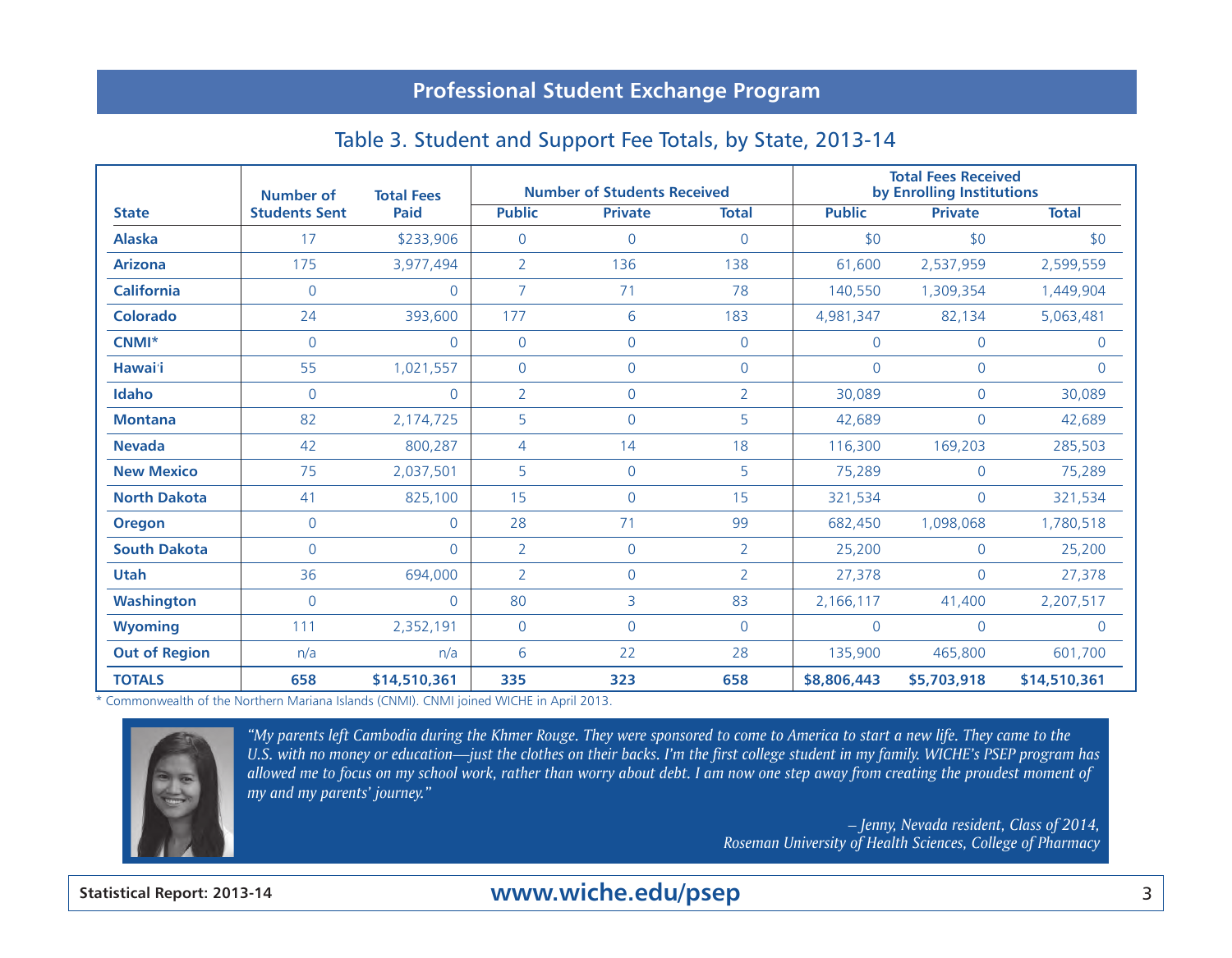# Table 4. Enrollment and Support Fees, by Profession, 2013-14

| <b>Sending</b>      |                  |                 | <b>Occupational</b> |                  | <b>Osteopathic</b> |                 | <b>Physical</b> | <b>Physician</b> |                 | <b>Veterinary</b> |                                   |
|---------------------|------------------|-----------------|---------------------|------------------|--------------------|-----------------|-----------------|------------------|-----------------|-------------------|-----------------------------------|
| <b>State</b>        | <b>Dentistry</b> | <b>Medicine</b> | <b>Therapy</b>      | <b>Optometry</b> | <b>Medicine</b>    | Pharmacy        | <b>Therapy</b>  | <b>Assistant</b> | <b>Podiatry</b> | <b>Medicine</b>   | <b>TOTALS</b>                     |
|                     | $\overline{4}$   |                 | $\mathbf 0$         | $\mathbf{1}$     |                    | $\overline{7}$  | $\overline{4}$  | $\overline{1}$   | $\mathbf 0$     |                   | 17                                |
| <b>Alaska</b>       | \$95,600         |                 | \$0                 | \$16,400         |                    | \$50,750        | \$54,756        | \$16,400         | \$0             |                   | \$233,906                         |
|                     | 45               |                 | $\overline{13}$     | 17               | 47                 |                 |                 | 6                |                 | 47                | $\frac{175}{175}$                 |
| <b>Arizona</b>      | 1,123,302        |                 | 134,400             | 256,824          | 941,868            |                 |                 | 98,400           |                 | 1,422,700         | \$3,977,494                       |
| <b>California</b>   |                  |                 |                     |                  |                    |                 |                 |                  |                 |                   | $\overline{0}$<br>$\frac{$0}{24}$ |
|                     |                  |                 |                     | 24               |                    |                 |                 |                  |                 |                   |                                   |
| <b>Colorado</b>     |                  |                 |                     | 393,600          |                    |                 |                 |                  |                 |                   | \$393,600                         |
|                     |                  |                 |                     |                  |                    |                 |                 |                  |                 |                   | $\overline{0}$                    |
| <b>CNMI</b>         |                  |                 |                     |                  |                    |                 |                 |                  |                 |                   | \$0                               |
|                     | 9                |                 | 5                   | $\overline{13}$  |                    | $\overline{2}$  | $\overline{14}$ |                  |                 | $\overline{12}$   | $\overline{55}$                   |
| Hawai'i             | 215,100          |                 | 54,600              | 202,267          |                    | 14,500          | 198,490         |                  |                 | 336,600           | \$1,021,557                       |
| Idaho               |                  |                 |                     |                  |                    |                 |                 |                  |                 |                   | $\overline{0}$<br>\$0             |
|                     | 8                | 26              | 3                   | $\overline{4}$   | $\overline{5}$     |                 |                 |                  | $\mathbf{1}$    | 35                | 82                                |
| <b>Montana</b>      | 191,200          | 739,200         | 33,600              | 65,600           | 102,000            |                 |                 |                  | 14,200          | 1,028,925         | \$2,174,725                       |
|                     |                  |                 |                     | $\overline{7}$   |                    | $\overline{14}$ |                 | 6                |                 | 15                | 42                                |
| <b>Nevada</b>       |                  |                 |                     | 114,800          |                    | 128,087         |                 | 98,400           |                 | 459,000           | \$800,287                         |
|                     | 42               |                 |                     |                  |                    |                 |                 |                  |                 | $\overline{33}$   | 75                                |
| <b>New Mexico</b>   | 1,027,701        |                 |                     |                  |                    |                 |                 |                  |                 | 1,009,800         | \$2,037,501                       |
|                     | 9                |                 |                     | $\overline{26}$  |                    |                 |                 |                  |                 | 6                 | 41                                |
| <b>North Dakota</b> | 215,100          |                 |                     | 426,400          |                    |                 |                 |                  |                 | 183,600           | \$825,100                         |
|                     |                  |                 |                     |                  |                    |                 |                 |                  |                 |                   | $\overline{0}$                    |
| <b>Oregon</b>       |                  |                 |                     |                  |                    |                 |                 |                  |                 |                   | \$0<br>$\overline{0}$             |
| <b>South Dakota</b> |                  |                 |                     |                  |                    |                 |                 |                  |                 |                   | \$0                               |
|                     |                  |                 |                     | 15               |                    |                 |                 |                  | 11              | 10                | $\overline{36}$                   |
| Utah                |                  |                 |                     | 246,000          |                    |                 |                 |                  | 142,000         | 306,000           | \$694,000                         |
|                     |                  |                 |                     |                  |                    |                 |                 |                  |                 |                   | $\overline{0}$                    |
| Washington          |                  |                 |                     |                  |                    |                 |                 |                  |                 |                   | \$0                               |
|                     | 8                | 5               | 10                  | 14               | 6                  |                 | $\overline{22}$ | 8                | $\overline{2}$  | $\overline{36}$   | 111                               |
| <b>Wyoming</b>      | 191,200          | 154,000         | 113,400             | 229,600          | 122,400            |                 | 301,158         | 125,733          | 28,400          | 1,086,300         | \$2,352,191                       |
|                     | 125              | $\overline{31}$ | $\overline{31}$     | 121              | $\overline{58}$    | $\overline{23}$ | 40              | $\overline{21}$  | 14              | 194               | 658                               |
| <b>TOTALS</b>       | \$3,059,203      | \$893,200       | \$336,000           | \$1,951,491      | \$1,166,268        | \$193,337       | \$554,404       | \$338,933        | \$184,600       | \$5,832,925       | \$14,510,361                      |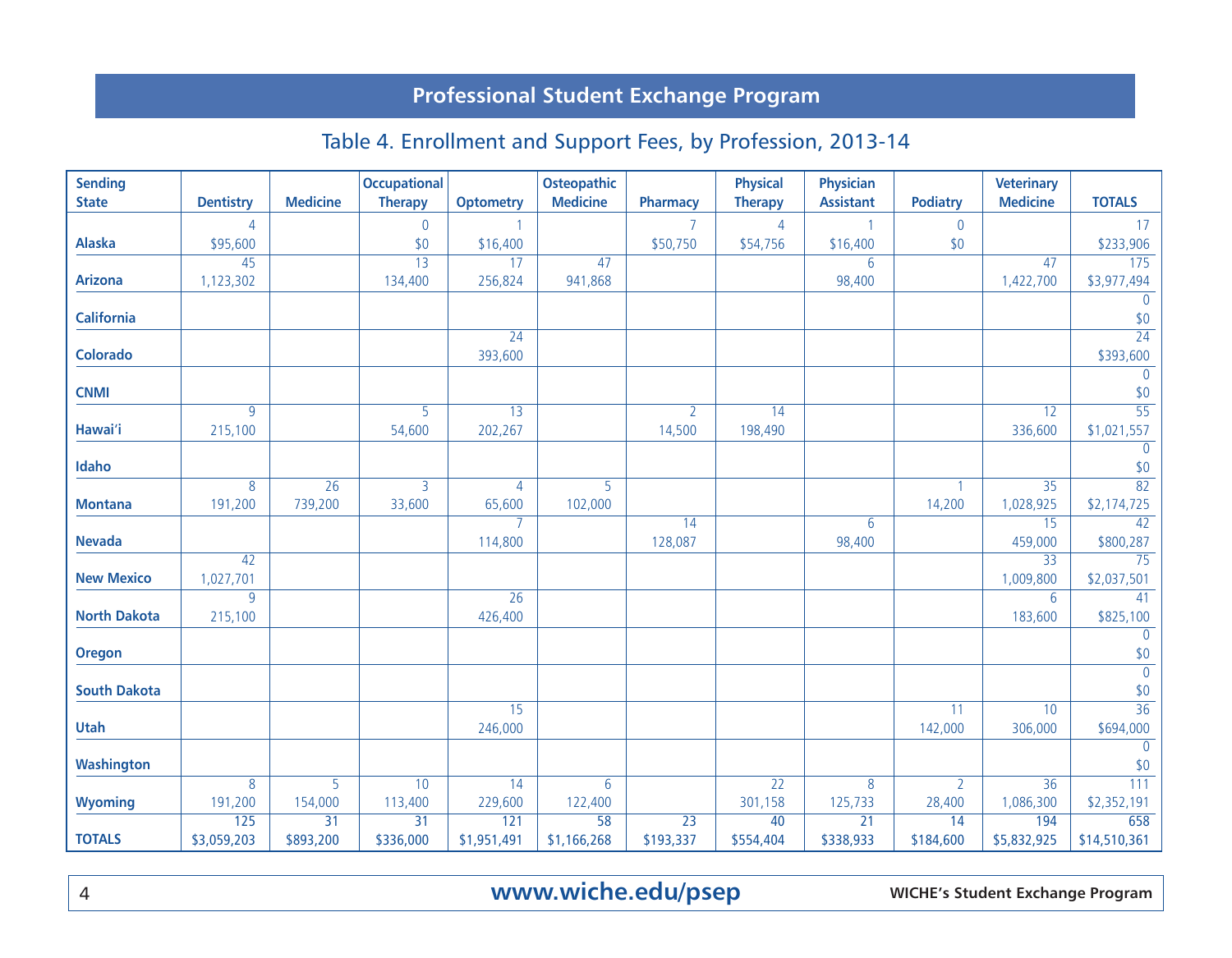#### Table 5. Student Distribution and Support Fee Payments, by Profession, 2013-14

| <b>DENTISTRY</b>     |    |                   |          |             |             | <b>Receiving Schools*</b> |            |             |             |             |             |             |                         | <b>Total</b>    | <b>Total Fees</b><br>Paid by          |
|----------------------|----|-------------------|----------|-------------|-------------|---------------------------|------------|-------------|-------------|-------------|-------------|-------------|-------------------------|-----------------|---------------------------------------|
| <b>Sending State</b> |    | <b>ATSU MDWST</b> | LLU      | <b>UCLA</b> | <b>UCSF</b> | <b>UOP</b>                | <b>USC</b> | <b>WUHS</b> | <b>COLO</b> | <b>UNLV</b> | <b>OHSU</b> | <b>WASH</b> | Out of<br><b>Region</b> | <b>Students</b> | <b>Number Sending</b><br><b>State</b> |
| Alaska               |    |                   |          |             |             |                           |            |             |             |             |             |             |                         | 4               | \$95,600                              |
| Arizona              | 9  |                   |          |             |             | 6                         |            |             | 11          |             |             | 3           |                         | 45              | 1,123,302                             |
| Hawai'i              |    |                   |          |             |             |                           |            |             |             |             | 3           |             |                         | 9               | 215,100                               |
| Montana              |    |                   |          |             |             |                           |            |             | 4           |             |             |             |                         | 8               | 191,200                               |
| <b>New Mexico</b>    | 8  |                   |          |             |             |                           |            |             | 16          |             |             |             | 13                      | 42              | 1,027,701                             |
| North Dakota         |    |                   |          |             |             |                           |            |             |             |             |             |             |                         | 9               | 215,100                               |
| Wyoming              |    |                   |          |             |             |                           |            |             |             |             |             |             |                         | 8               | 191,200                               |
| <b>TOTALS</b>        | 17 | 15                | $\bf{0}$ |             |             | 9                         | 3          | $\bf{0}$    | 40          |             | 9           | 9           | 19                      | 125             | \$3,059,203                           |

| <b>MEDICINE</b>  |                   |  |                 |     |                       | <b>Receiving Schools*</b> |          |              |            |            |            |                |      | <b>Total</b>                     | <b>Total Fees</b>                         |
|------------------|-------------------|--|-----------------|-----|-----------------------|---------------------------|----------|--------------|------------|------------|------------|----------------|------|----------------------------------|-------------------------------------------|
| Sending<br>State | AZ-TUC AZ-PHX LLU |  | STAN UCB/SF UCD | UCI | <b>UCLA UCSD UCSF</b> |                           | USC COLO | <b>HAW</b>   | <b>NEV</b> | <b>UNM</b> | <b>UND</b> | <b>OHSU</b>    | UTAH | <b>Number</b><br><b>Students</b> | <b>Paid by</b><br>Sending<br><b>State</b> |
| Montana          |                   |  |                 |     |                       |                           |          |              |            |            | <b>b</b>   | $\overline{4}$ |      | 26                               | \$739,200                                 |
| Wyoming          |                   |  |                 |     |                       |                           |          |              |            |            |            |                |      |                                  | 154,000                                   |
| <b>TOTALS</b>    |                   |  |                 |     |                       |                           |          | $\mathbf{0}$ |            |            | b          |                |      | 31                               | \$893,200                                 |

\* See Table 6, pp. 9-11, for full names of institutions.

*"I believe high student debt is one of the fundamental reasons why there are shortages of primary care physicians. Graduates with enormous amounts of debt decide to go with higher paying specialties even if they would rather practice in primary care. With PSEP support, my tuition is essentially equal to what I would pay at a public medical program. While medical school is still very expensive, my debt load is much lower than it could have been. I now feel reassured that I will be able to give back to my home state of Arizona through primary care."*

> *– Bradley, Arizona resident, Class of 2016, Midwestern University, Arizona College of Osteopathic Medicine*

**Statistical Report: 2013-14** 5 **www.wiche.edu/psep**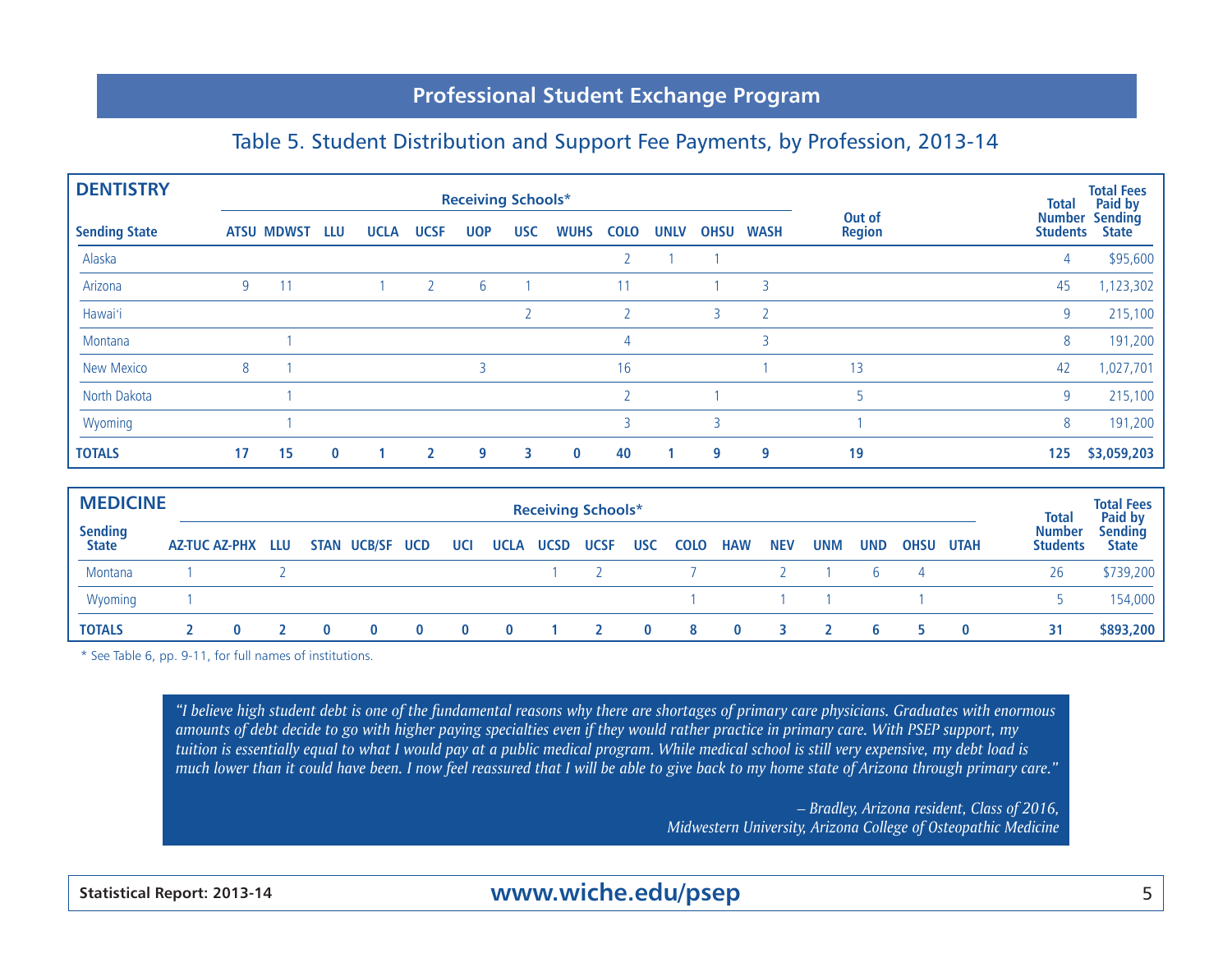#### Table 5. Student Distribution and Support Fee Payments, by Profession, 2013-14 (continued)

| <b>OCCUPATIONAL THERAPY</b> |                   |          |            |            |            |                            |            | <b>Receiving Schools*</b> |                |             |            |             |            |            |             |                                                  | <b>Total Fees</b>                  |
|-----------------------------|-------------------|----------|------------|------------|------------|----------------------------|------------|---------------------------|----------------|-------------|------------|-------------|------------|------------|-------------|--------------------------------------------------|------------------------------------|
| <b>Sending State</b>        | <b>ATSU MDWST</b> | LLU      | <b>SMU</b> | <b>USC</b> | <b>ISU</b> | <b>TOURO-</b><br><b>NV</b> | <b>UNM</b> | <b>WNMU</b>               | <b>UND</b>     | <b>PACU</b> | <b>USD</b> | <b>UTAH</b> | <b>EWU</b> | <b>UPS</b> | <b>WASH</b> | <b>Total</b><br><b>Number</b><br><b>Students</b> | Paid by<br>Sending<br><b>State</b> |
| Alaska                      |                   |          |            |            |            |                            |            |                           |                |             |            |             |            |            |             | $\overline{0}$                                   | \$0                                |
| Arizona                     |                   |          |            |            |            |                            |            |                           |                |             |            |             |            |            |             | 13                                               | 134,400                            |
| Hawai'i                     |                   |          |            |            |            |                            |            |                           |                |             |            |             |            |            |             |                                                  | 54,600                             |
| Montana                     |                   |          |            |            |            |                            |            |                           |                |             |            |             |            |            |             | 3                                                | 33,600                             |
| Wyoming                     |                   |          |            |            |            |                            |            | $\mathcal{L}$             | $\overline{3}$ |             |            |             |            |            |             | 10                                               | 113,400                            |
| <b>TOTALS</b>               | 8                 | $\bf{0}$ | $\bf{0}$   | $\bf{0}$   | $\bf{0}$   |                            | $\bf{0}$   | $\overline{2}$            | २              | 3           |            | $\bf{0}$    | 3          |            | $\bf{0}$    | 31                                               | \$336,000                          |

| <b>OPTOMETRY</b>     |                   |                          |                  |                           |                         |                                  |                              |
|----------------------|-------------------|--------------------------|------------------|---------------------------|-------------------------|----------------------------------|------------------------------|
|                      |                   |                          |                  | <b>Receiving Schools*</b> |                         | Total                            | <b>Total Fees</b><br>Paid by |
| <b>Sending State</b> | <b>MDWST MBKU</b> |                          | <b>WUHS PACU</b> |                           | Out of<br><b>Region</b> | <b>Number</b><br><b>Students</b> | Sending<br><b>State</b>      |
| Alaska               |                   |                          |                  |                           |                         |                                  | \$16,400                     |
| Arizona              | 7                 | 7                        |                  | $\overline{2}$            |                         | 17                               | 256,824                      |
| Colorado             | 5                 |                          |                  | 11                        | 7                       | 24                               | 393,600                      |
| Hawai'i              |                   | 6                        |                  | 5                         |                         | 13                               | 202,267                      |
| Montana              |                   |                          |                  | 4                         |                         | 4                                | 65,600                       |
| Nevada               |                   |                          |                  | 6                         |                         | 7                                | 114,800                      |
| North Dakota         |                   | $\overline{\phantom{a}}$ |                  | 21                        | $\overline{2}$          | 26                               | 426,400                      |
| Utah                 | 4                 | 6                        |                  | 5                         |                         | 15                               | 246,000                      |
| Wyoming              |                   | 9                        |                  | 4                         |                         | 14                               | 229,600                      |
| <b>TOTALS</b>        | 19                | 31                       | 3                | 59                        | 9                       | 121                              | \$1,951,491                  |

\* See Table 6, pp. 9-11, for full names of institutions.



*"I have been blessed as a WICHE PSEP recipient by having a huge financial burden lifted off of my shoulders. I'm currently a first-year student. Instead of working to support myself, I was able to volunteer extensively in both the local community and abroad. WICHE has given me the opportunity to make the most of my time in* 

*California, truly focusing on my education and clinical experiences. I can't wait to share my skills and knowledge as an optometrist upon my return home to Hawai*'*i!"*

> *– Ashley, Hawai*'*i resident, Class of 2016, Marshall B. Ketchum University, Southern California College of Optometry*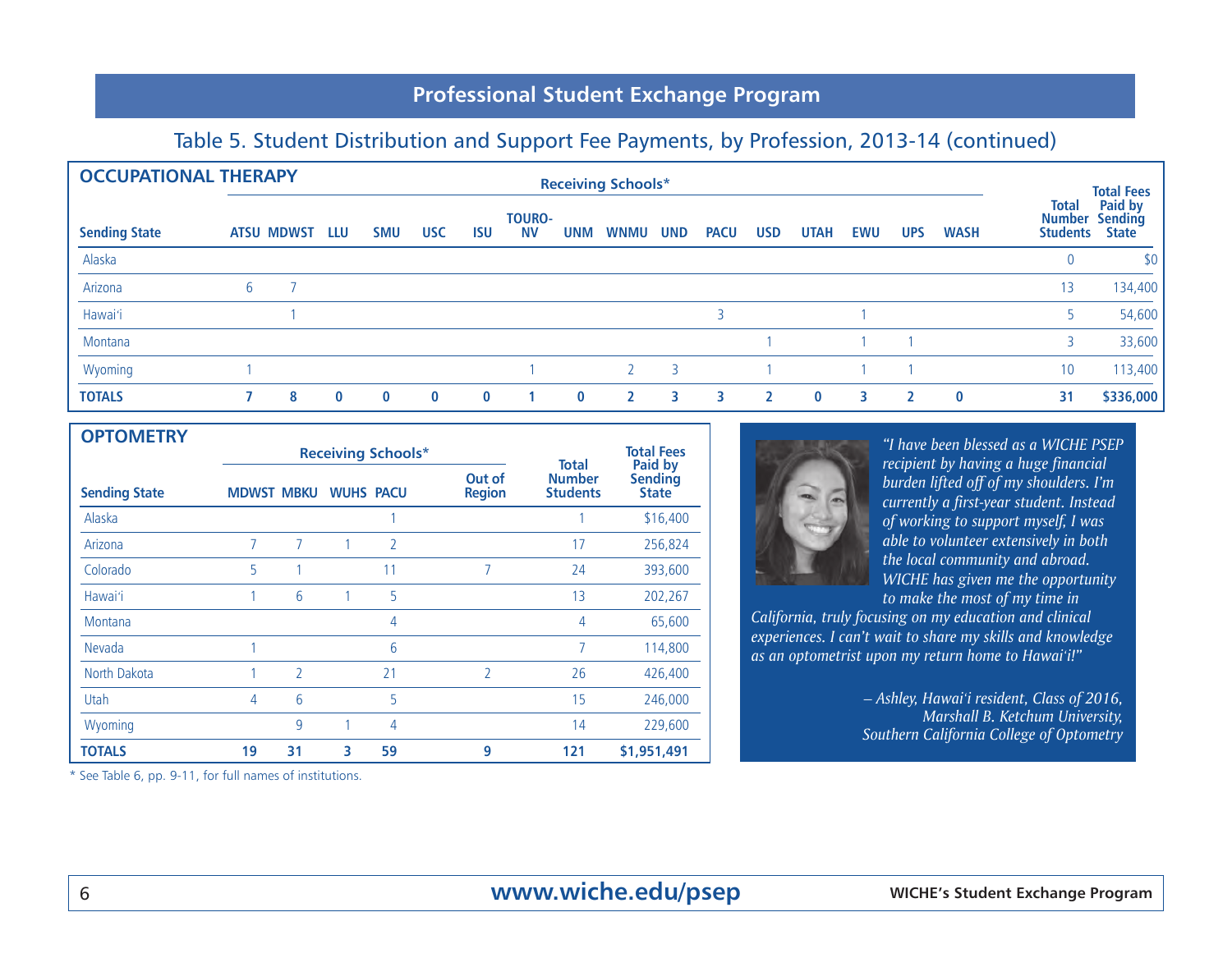#### Table 5. Student Distribution and Support Fee Payments, by Profession, 2013-14 (continued)

| <b>OSTEOPATHIC MEDICINE</b> |                            |              |                               |                                  |                         |  |              |                              |
|-----------------------------|----------------------------|--------------|-------------------------------|----------------------------------|-------------------------|--|--------------|------------------------------|
|                             |                            |              | <b>Receiving Schools*</b>     |                                  |                         |  | <b>Total</b> | <b>Total Fees</b><br>Paid by |
| <b>Sending State</b>        | <b>ATSU</b><br><b>MESA</b> | <b>MDWST</b> | <b>TOURO-</b><br><b>PNWHS</b> | <b>Number</b><br><b>Students</b> | Sending<br><b>State</b> |  |              |                              |
| Arizona                     |                            | 42           |                               |                                  |                         |  | 47           | \$941,868                    |
| Montana                     |                            | 3            |                               |                                  |                         |  | 5            | 102,000                      |
| Wyoming                     |                            |              |                               |                                  |                         |  | 6            | 122,400                      |
| <b>TOTALS</b>               | 4                          | 47           | 4                             | $\bf{0}$                         |                         |  | 58           | \$1,166,268                  |

*"I feel so grateful for the opportunity to study medicine at UCSD. WICHE's PSEP has enabled me to attend a top-notch medical school and pay a reasonable tuition rate. It's also given me the freedom to choose a specialization based on my own interests and talents, rather than more lucrative specialties that would easily pay off my loans. My interests lie in working with underserved populations and this would have been difficult to do with a sizable debt load. Thank you so very much to my home state of Montana and WICHE. I promise to make the most of this generous gift."*

> *– Bryan, Montana resident, Class of 2016, University of California San Diego, School of Medicine*

| <b>PHARMACY</b>                |              |                        |              |            |            |             |             | <b>Receiving Schools*</b> |            |             |             |            |             |     |             |             |            |            | <b>Total</b> | <b>Total Fees</b><br>Paid by                   |
|--------------------------------|--------------|------------------------|--------------|------------|------------|-------------|-------------|---------------------------|------------|-------------|-------------|------------|-------------|-----|-------------|-------------|------------|------------|--------------|------------------------------------------------|
| <b>Sending</b><br><b>State</b> |              | <b>ARIZ MDWST UCSF</b> | <b>UCSD</b>  | <b>UOP</b> | <b>USC</b> | <b>WUHS</b> | <b>COLO</b> | <b>UH</b><br><b>HILO</b>  | <b>ISU</b> | <b>MONT</b> | <b>RUHS</b> | <b>UNM</b> | <b>NDSU</b> | OSU | <b>PACU</b> | <b>WASH</b> | <b>WSU</b> | <b>WYO</b> |              | <b>Number Sending</b><br><b>Students</b> State |
| Alaska                         |              |                        |              |            |            |             |             |                           |            |             |             |            |             |     |             |             |            |            |              | \$50,750                                       |
| Hawai'i                        |              |                        |              |            |            |             |             |                           |            |             |             |            |             |     |             |             |            |            |              | 14,500                                         |
| Nevada                         |              |                        |              |            |            |             |             |                           |            |             | -9          |            |             |     |             |             |            |            | 14           | 128,087                                        |
| <b>TOTALS</b>                  | $\mathbf{0}$ | $\bf{0}$               | $\mathbf{0}$ | $\bf{0}$   |            | $\bf{0}$    | $\bf{0}$    | $\bf{0}$                  | $\bf{0}$   | 4           | 9           | $\bf{0}$   | $\bf{0}$    |     |             |             |            | $\bf{0}$   | 23           | \$193,337                                      |

| <b>PHYSICAL THERAPY</b>        |  |              |                                  |          |          |          |                      |            |    |                                 |                           |  |               |          |     |     |   |           |            |   |                 |                                  |                              |
|--------------------------------|--|--------------|----------------------------------|----------|----------|----------|----------------------|------------|----|---------------------------------|---------------------------|--|---------------|----------|-----|-----|---|-----------|------------|---|-----------------|----------------------------------|------------------------------|
|                                |  |              |                                  |          |          |          |                      |            |    |                                 | <b>Receiving Schools*</b> |  |               |          |     |     |   |           |            |   |                 | <b>Total</b>                     | <b>Total Fees</b><br>Paid by |
| <b>Sending</b><br><b>State</b> |  |              | ATSU MDWST CSF CHAP LLU MSMC SMU |          |          |          | UCSF/<br><b>SFSU</b> | <b>UOP</b> |    | USC WUHS COLO REGIS ISU MONT NV |                           |  | <b>TOURO-</b> | UNLV     | UNM | UND |   | PACU UTAH | <b>UPS</b> |   | <b>EWU WASH</b> | <b>Number</b><br><b>Students</b> | Sending<br><b>State</b>      |
| Alaska                         |  |              |                                  |          |          |          |                      |            |    |                                 |                           |  |               |          |     |     |   |           |            |   |                 |                                  | \$54,756                     |
| Hawai'i                        |  |              | $\Delta$                         |          |          |          |                      |            |    |                                 |                           |  |               |          |     |     |   |           |            |   |                 | 14                               | 198,490                      |
| Wyoming                        |  |              |                                  |          |          |          |                      |            |    |                                 |                           |  |               |          |     | 6   |   |           |            |   |                 | 22                               | 301,158                      |
| <b>TOTALS</b>                  |  | $\mathbf{0}$ | 4                                | $\bf{0}$ | $\bf{0}$ | $\bf{0}$ | $\bf{0}$             |            | з. |                                 | 6                         |  |               | $\bf{0}$ |     | 6.  | 6 |           | $\bf{0}$   | 3 | $\bf{0}$        | 40                               | \$554,404                    |
|                                |  |              |                                  |          |          |          |                      |            |    |                                 |                           |  |               |          |     |     |   |           |            |   |                 |                                  |                              |

See Table 6, pp. 9-11, for full names of institutions.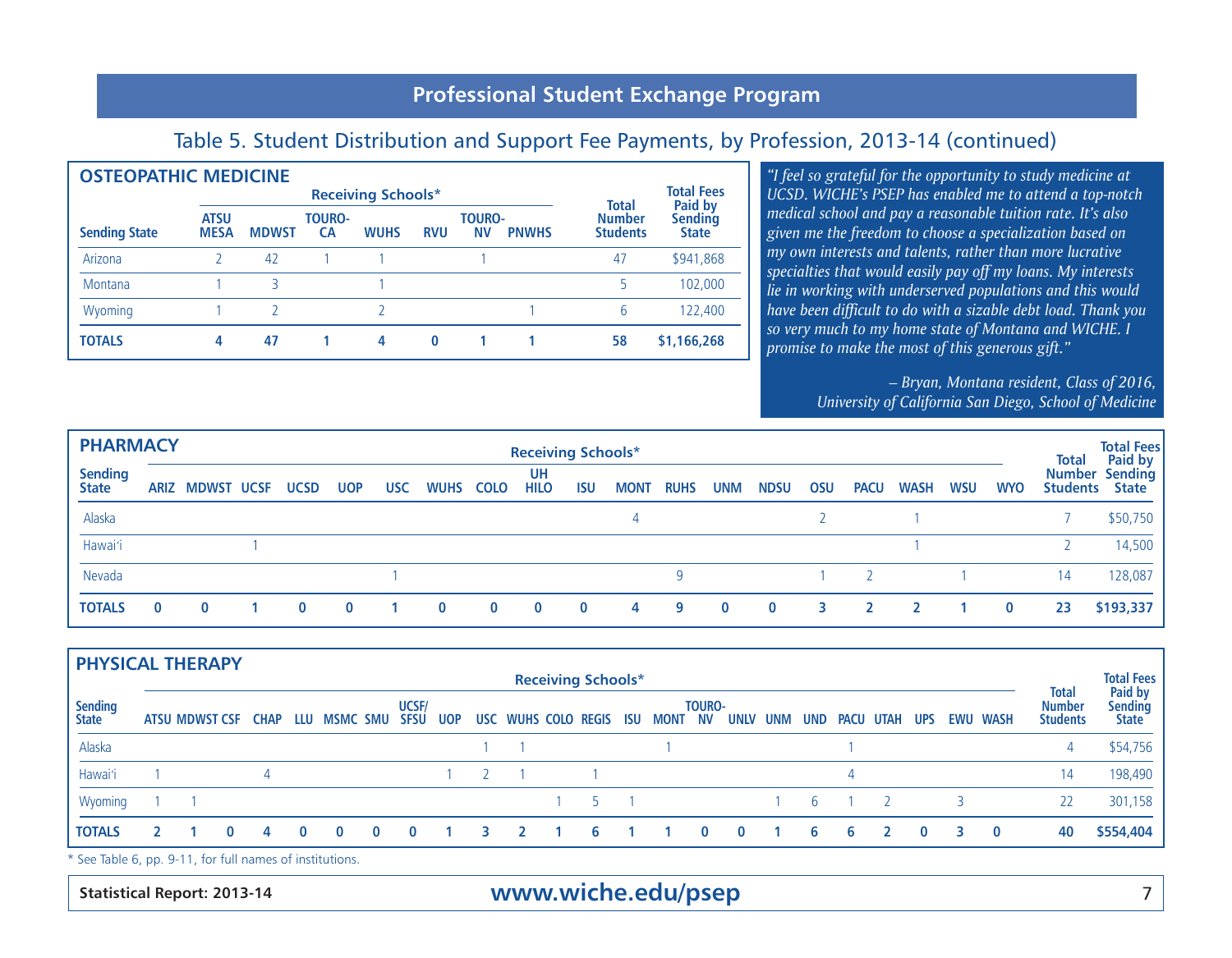## Table 5. Student Distribution and Support Fee Payments, by Profession, 2013-14 (continued)

| <b>PHYSICIAN ASSISTANT</b> |                   |     |            |                            |     | <b>Receiving Schools*</b> |             |             |            |                            |             |             |             |             | <b>Total</b>                     | <b>Total Fees</b>               |
|----------------------------|-------------------|-----|------------|----------------------------|-----|---------------------------|-------------|-------------|------------|----------------------------|-------------|-------------|-------------|-------------|----------------------------------|---------------------------------|
| <b>Sending State</b>       | <b>ATSU MDWST</b> | LLU | <b>SMU</b> | <b>TOURO-</b><br><b>CA</b> | USC | <b>WUHS</b>               | <b>COLO</b> | <b>RRCC</b> | <b>ISU</b> | <b>TOURO-</b><br><b>NV</b> | <b>PACU</b> | <b>OHSU</b> | <b>UTAH</b> | <b>WASH</b> | <b>Number</b><br><b>Students</b> | Paid by<br><b>Sending State</b> |
| Alaska                     |                   |     |            |                            |     |                           |             |             |            |                            |             |             |             |             |                                  | \$16,400                        |
| Arizona                    |                   |     |            |                            |     |                           |             |             |            |                            |             |             |             |             | b                                | 98,400                          |
| Nevada                     |                   |     |            |                            |     |                           |             |             |            |                            |             |             |             |             | b                                | 98,400                          |
| Wyoming                    |                   |     |            |                            |     |                           |             |             |            |                            |             |             |             |             | 8                                | 125,733                         |
| <b>TOTALS</b>              |                   |     |            |                            |     |                           |             |             |            |                            |             |             | $\bf{0}$    |             | 21                               | \$338,933                       |

| <b>PODIATRY</b>      |                            |             |                               |                               |
|----------------------|----------------------------|-------------|-------------------------------|-------------------------------|
|                      | <b>Receiving Schools*</b>  |             | <b>Total</b><br><b>Number</b> | <b>Total Fees</b><br>Paid by  |
| <b>Sending State</b> | <b>SMU</b><br><b>MDWST</b> | <b>WUHS</b> |                               | <b>Students</b> Sending State |
| Alaska               |                            |             |                               | \$0                           |
| Montana              |                            |             |                               | 14,200                        |
| Utah                 | 4                          |             | 11                            | 142,000                       |
| Wyoming              |                            |             |                               | 28,400                        |
| <b>TOTALS</b>        | 10<br>4                    | O           | 14                            | \$184,600                     |

| <b>VETERINARY MEDICINE</b> |                           |            |                |            |                               |                              |
|----------------------------|---------------------------|------------|----------------|------------|-------------------------------|------------------------------|
|                            | <b>Receiving Schools*</b> |            |                |            | <b>Total</b><br><b>Number</b> | <b>Total Fees</b><br>Paid by |
| <b>Sending State</b>       | <b>UCD</b>                | <b>CSU</b> | <b>OSU</b>     | <b>WSU</b> | <b>Students</b>               | <b>Sending State</b>         |
| Arizona                    |                           | 35         | $\mathfrak{I}$ | 10         | 47                            | \$1,422,700                  |
| Hawai'i                    |                           | 9          |                | 3          | 12                            | 336,600                      |
| Montana                    |                           | 20         | $\mathcal{L}$  | 13         | 35                            | 1,028,925                    |
| Nevada                     |                           | 10         |                | 3          | 15                            | 459,000                      |
| New Mexico                 |                           | 23         |                | 9          | 33                            | 1,009,800                    |
| North Dakota               |                           | 5          |                |            | 6                             | 183,600                      |
| Utah                       |                           |            | $\mathcal{D}$  | 7          | 10                            | 306,000                      |
| Wyoming                    |                           | 22         |                | 13         | 36                            | 1,086,300                    |
| <b>TOTALS</b>              | $\bf{0}$                  | 125        | 10             | 59         | 194                           | \$5,832,925                  |

\* See Table 6 or www.wiche.edu/psep for full names of institutions.



*"I'm in my first year of veterinary school at Colorado State University. My home state of North Dakota does not have a veterinary school, but I was fortunate to be sponsored through WICHE's PSEP program, so I pay in-state tuition. Without this support, tuition costs would have been double. North Dakota's participation in PSEP allows me to attend one of the top schools without the extra financial* 

*burden of paying out-of-state tuition. Thank you, North Dakota, for helping keep my tuition manageable! I encourage North Dakota legislators to continue their support of future veterinarians through WICHE's PSEP."* 

> *– Jessie, North Dakota resident, Class of 2016, Colorado State University, College of Veterinary Medicine*

*"I am from Wyoming, which does not have a medical school or a physician assistant program. WICHE's PSEP has allowed me to pursue physician assistant studies at a reasonable price. Since I will graduate with fewer student loans, I can return to Wyoming and practice in primary care. I was also fortunate to receive the WUE scholarship for my undergraduate degree at the University of New Mexico. It was a wonderful experience to attend college outside of Wyoming and experience new opportunities while preparing for my medical career. Without WICHE's WUE and PSEP programs, I wouldn't be where I am today. I am so grateful for WICHE and the outstanding opportunities it provides students."*

> *– Bailey, Wyoming resident, Class of 2014, Red Rocks Community College, Physician Assistant Studies*

## 8 **WICHE's Student Exchange Program www.wiche.edu/psep**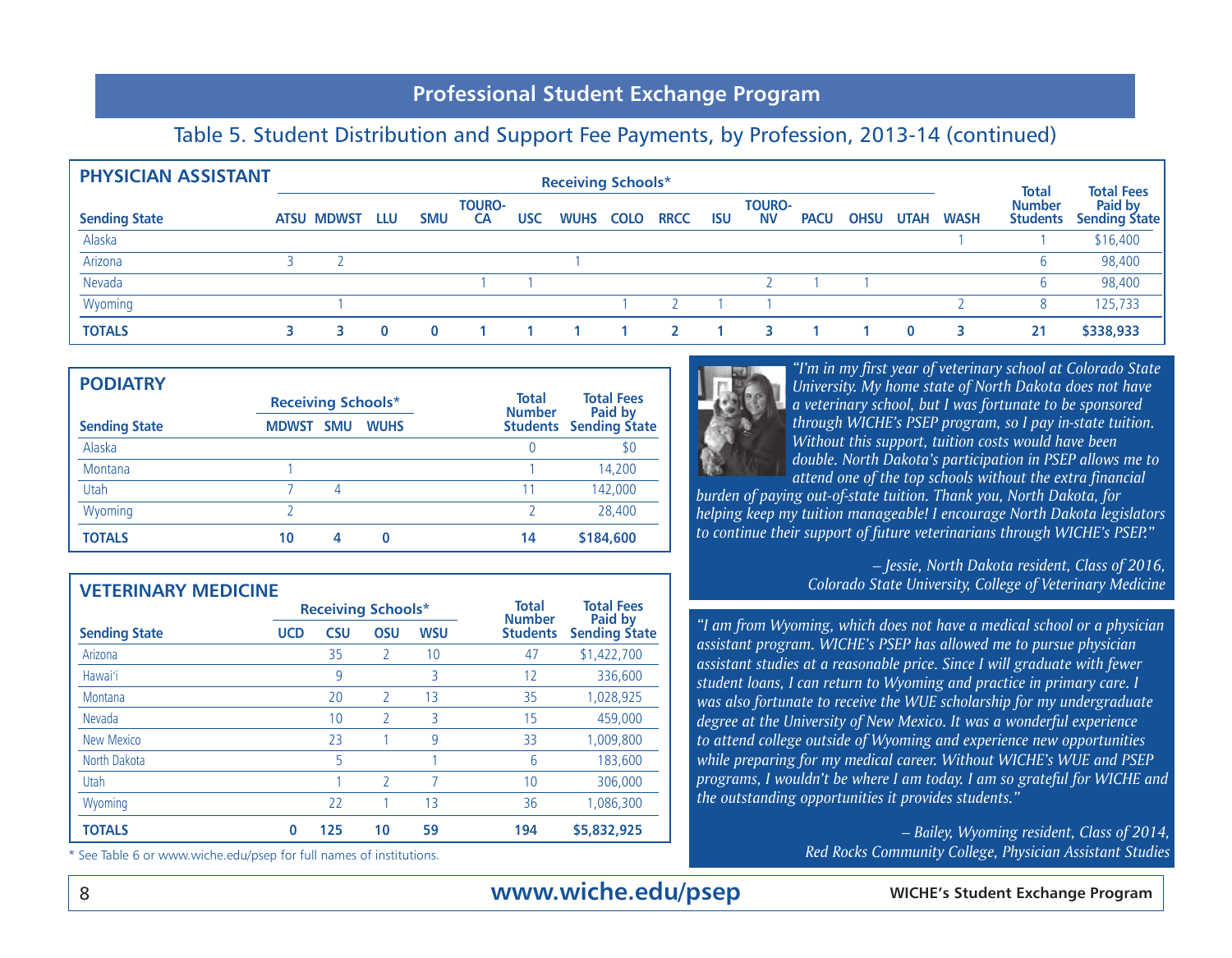## Table 6. Receipt of Support Fees, by State and Institution, 2013-14

| <b>ARIZONA</b>                            |                              |                                 |
|-------------------------------------------|------------------------------|---------------------------------|
| Institution                               | <b>Number</b><br>of Students | <b>Support Fees</b><br>by Field |
| <b>PUBLIC</b>                             |                              |                                 |
| University of Arizona, Phoenix (ARIZ-PHX) |                              |                                 |
| Medicine                                  |                              | \$0                             |
| <b>Institution Total</b>                  |                              | \$0                             |
| University of Arizona, Tucson (ARIZ-TUC)  |                              |                                 |
| Medicine                                  | $\mathcal{P}$                | \$61,600                        |
| Pharmacy                                  |                              |                                 |
| <b>Institution Total</b>                  | $\overline{\phantom{a}}$     | \$61,600                        |
| <b>Public Institution Total</b>           |                              | \$61,600                        |

#### PRIVATE

| <b>ARIZONA TOTAL</b>                          | 138            | \$2,599,559 |
|-----------------------------------------------|----------------|-------------|
| <b>Private Institution Total</b>              | 136            | \$2,537,959 |
| <b>Institution Total</b>                      | 103            | \$1,885,281 |
| Podiatry                                      | 10             | 127,800     |
| Physician Assistant                           | 3              | 49,200      |
| Physical Therapy                              | 1              | 13,689      |
| Pharmacy                                      | 0              | Λ           |
| Osteopathic Medicine                          | 47             | 941,868     |
| Optometry                                     | 19             | 306,024     |
| Occupational Therapy                          | 8              | 88,200      |
| Dentistry                                     | 15             | \$358,500   |
| <b>Midwestern University (MDWST)</b>          |                |             |
| <b>Institution Total</b>                      | 33             | \$652,678   |
| Physician Assistant                           | 3              | 49,200      |
| Physical Therapy                              | $\overline{2}$ | 27,378      |
| Osteopathic Medicine                          | 4              | 81,600      |
| Occupational Therapy                          | 7              | 88,200      |
| Dentistry                                     | 17             | \$406,300   |
| A.T. Still University Mesa Campus (ATSU MESA) |                |             |

| <b>CALIFORNIA</b>                         |     |
|-------------------------------------------|-----|
| <b>PUBLIC</b>                             |     |
| California State University, Fresno (CSF) |     |
| Physical Therapy                          | \$0 |
| <b>Institution Total</b>                  | \$0 |
| University of California, Davis (UCD)     |     |
| Medicine                                  |     |
| Veterinary Medicine                       |     |
| <b>Institution Total</b>                  |     |
|                                           |     |

## CALIFORNIA (continued)

| Institution                                    | <b>Number</b><br>of Students | <b>Support Fees</b><br>by Field |
|------------------------------------------------|------------------------------|---------------------------------|
| University of California, Irvine (UCI)         |                              |                                 |
| Medicine                                       | 0                            | \$0                             |
| <b>Institution Total</b>                       | 0                            | \$0                             |
| University of California, Los Angeles (UCLA)   |                              |                                 |
| Dentistry                                      |                              | \$23,900                        |
| Medicine                                       | Λ                            |                                 |
| <b>Institution Total</b>                       |                              | \$23,900                        |
| University of California, San Diego (UCSD)     |                              |                                 |
| Medicine                                       |                              | \$30,800                        |
| Pharmacy                                       | Λ                            |                                 |
| <b>Institution Total</b>                       |                              | \$30,800                        |
| University of California, San Francisco (UCSF) |                              |                                 |
| Dentistry                                      | 2                            | \$47,800                        |
| Medicine (UCSF)                                | 2                            | 30,800                          |
| Medicine (UCB/UCSF)                            | 0                            |                                 |
| Pharmacy                                       |                              | 7,250                           |
| Physical Therapy (UCSF/SFSU)                   | 0                            |                                 |
| <b>Institution Total</b>                       | 5                            | \$85,850                        |
| <b>Public Institution Total</b>                |                              | \$140,550                       |

#### PRIVATE

| <b>Chapman University (CHAP)</b>      |                |           |
|---------------------------------------|----------------|-----------|
| Physical Therapy                      | 4              | \$54,756  |
| <b>Institution Total</b>              | 4              | \$54,756  |
| Loma Linda University (LLU)           |                |           |
| Dentistry                             | 0              | \$0       |
| Medicine                              | $\mathfrak{D}$ | 61,600    |
| Occupational Therapy                  | 0              | 0         |
| Physical Therapy                      | 0              | 0         |
| Physician Assistant                   | 0              | $\Omega$  |
| <b>Institution Total</b>              | 2              | \$61,600  |
| Marshall B. Ketchum University (MBKU) |                |           |
| Optometry                             | 31             | \$481,067 |
| <b>Institution Total</b>              | 31             | \$481,067 |
| Mount St. Mary's College (MSMC)       |                |           |
| Physical Therapy                      | U              | \$0       |
| <b>Institution Total</b>              |                | 50        |

| <b>CALIFORNIA</b> (continued)                       | <b>Number</b>  | <b>Support Fees</b> |
|-----------------------------------------------------|----------------|---------------------|
| Institution                                         | of Students    | by Field            |
| <b>Samuel Merritt University (SMU)</b>              |                |                     |
| Occupational Therapy                                | 0              | \$0                 |
| Physical Therapy                                    | 0              | 0                   |
| Physician Assistant                                 | 0              | 0                   |
| Podiatry                                            | 4              | 56,800              |
| <b>Institution Total</b>                            | 4              | \$56,800            |
| <b>Stanford University (STAN)</b>                   |                |                     |
| Medicine                                            | $\mathbf{0}$   | \$0                 |
| <b>Institution Total</b>                            | 0              | \$0                 |
| Touro University - California (TOURO-CA)            |                |                     |
| Osteopathic Medicine                                | 1              | \$20,400            |
| Physician Assistant                                 | 1              | \$16,400            |
| <b>Institution Total</b>                            | $\overline{2}$ | \$36,800            |
| University of the Pacific (UOP)                     |                |                     |
| Dentistry                                           | 9              | \$286,803           |
| Pharmacy                                            | 0              | 0                   |
| Physical Therapy                                    | 1              | 20,533              |
| <b>Institution Total</b>                            | 10             | \$307,336           |
| University of Southern California (USC)             |                |                     |
| Dentistry                                           | 3              | \$71,700            |
| Medicine                                            | 0              |                     |
| Occupational Therapy                                | 0              | 0                   |
| Pharmacy                                            | 1              | 7,250               |
| Physical Therapy                                    | 3              | 41,067              |
| Physician Assistant                                 | 1              | 16,400              |
| <b>Institution Total</b>                            | 8              | \$136,417           |
| <b>Western University of Health Sciences (WUHS)</b> |                |                     |
| Dentistry                                           | 0              | \$0                 |
| Optometry                                           | 3              | 49,200              |
| Osteopathic Medicine                                | 4              | 81,600              |
| Pharmacy                                            | 0              | 0                   |
| Physical Therapy                                    | $\overline{2}$ | 27,378              |
| Physician Assistant                                 | 1              | 16,400              |
| <b>Institution Total</b>                            | 10             | \$174,578           |
| <b>Private Institution Total</b>                    | 71             | \$1,309,354         |
| <b>CALIFORNIA TOTAL</b>                             | 78             | \$1,449,904         |

## **Statistical Report: 2013-14** 9 **www.wiche.edu/psep**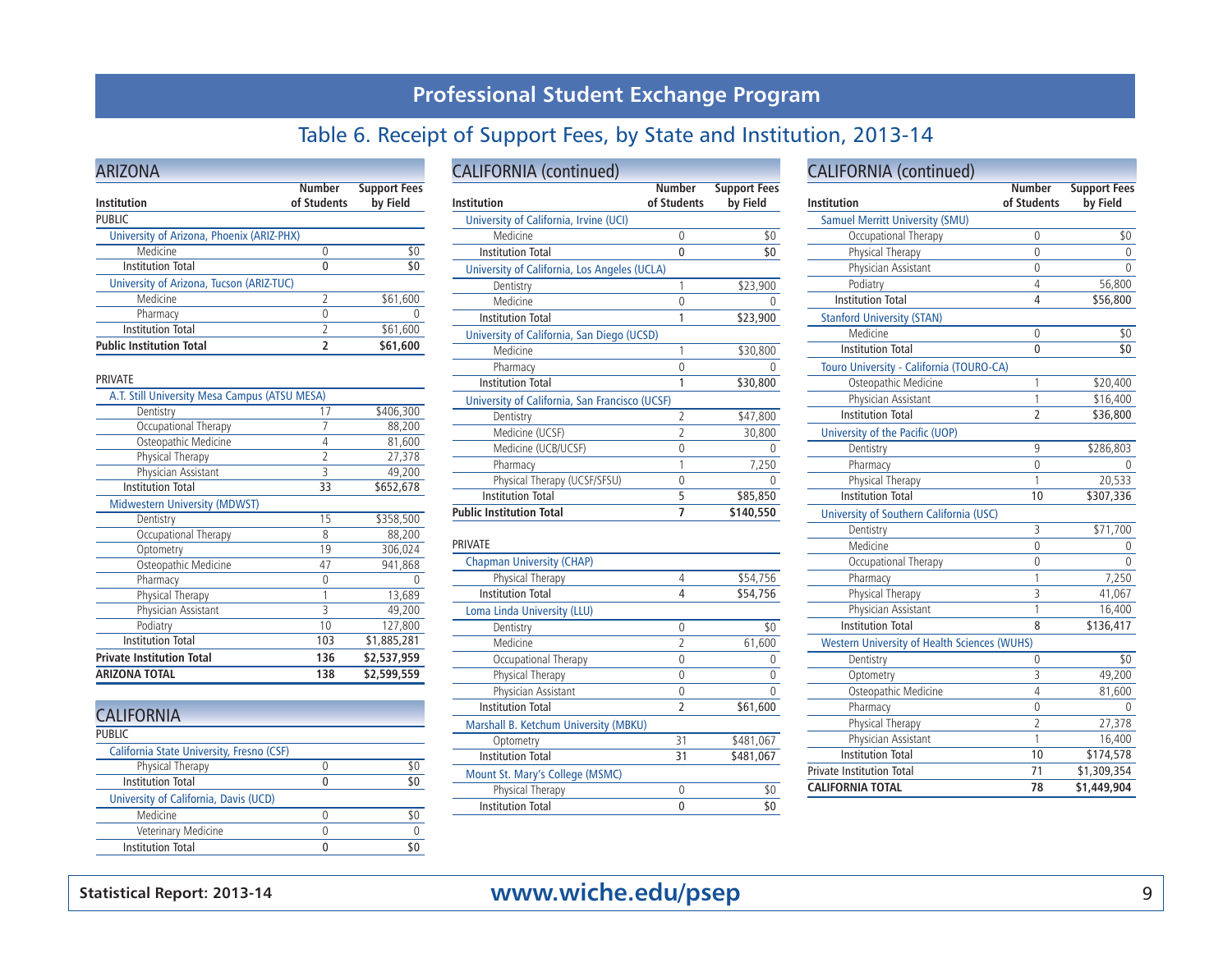# Table 6. Receipt of Support Fees by State and Institution, 2013-14 (continued)

| <b>COLORADO</b>                           |                              |                                 |
|-------------------------------------------|------------------------------|---------------------------------|
| Institution                               | <b>Number</b><br>of Students | <b>Support Fees</b><br>by Field |
| <b>PUBLIC</b>                             |                              |                                 |
| <b>Colorado State University (CSU)</b>    |                              |                                 |
| Veterinary Medicine                       | 125                          | \$3,721,525                     |
| <b>Institution Total</b>                  | 125                          | \$3,721,525                     |
| <b>Red Rocks Community College (RRCC)</b> |                              |                                 |
| Physician Assistant                       | $\overline{2}$               | \$27,333                        |
| <b>Institution Total</b>                  |                              | \$27,333                        |
| University of Colorado Denver (COLO)      |                              |                                 |
| Dentistry                                 | 40                           | \$956,000                       |
| Medicine                                  | 8                            | 246,400                         |
| Pharmacy                                  | 0                            |                                 |
| Physical Therapy                          |                              | 13,689                          |
| Physician Assistant                       |                              | 16,400                          |
| <b>Institution Total</b>                  | 50                           | \$1,232,489                     |
| <b>Public Institution Total</b>           | 177                          | \$4,981,347                     |

| <b>PRIVATE</b>                   |     |             |
|----------------------------------|-----|-------------|
| <b>Regis University (REGIS)</b>  |     |             |
| Physical Therapy                 | 6   | \$82,134    |
| <b>Institution Total</b>         | 6   | \$82,134    |
| <b>Rocky Vista University</b>    |     |             |
| Osteopathic Medicine             | U   | \$0         |
| <b>Institution Total</b>         | 0   | \$0         |
| <b>Private Institution Total</b> | 6   | \$82,134    |
| <b>COLORADO TOTAL</b>            | 183 | \$5,063,481 |
|                                  |     |             |

| HAWAI <sup>1</sup>                      |     |
|-----------------------------------------|-----|
| University of Hawai'i at Manoa (HAW)    |     |
| Medicine                                | \$0 |
| Institution Total                       | \$0 |
| University of Hawai'i at Hilo (HI-HILO) |     |
| Pharmacy                                |     |
| <b>Institution Total</b>                | \$0 |
| <b>HAWAI'I TOTAL</b>                    | \$0 |

| <b>IDAHO</b>                        |                              |                                 |
|-------------------------------------|------------------------------|---------------------------------|
| Institution                         | <b>Number</b><br>of Students | <b>Support Fees</b><br>by Field |
| <b>Idaho State University (ISU)</b> |                              |                                 |
| Occupational Therapy                |                              | \$0                             |
| Pharmacy                            |                              |                                 |
| Physical Therapy                    |                              | 13,689                          |
| Physician Assistant                 |                              | 16,400                          |
| <b>Institution Total</b>            | 2                            | \$30,089                        |
| <b>IDAHO TOTAL</b>                  | 7                            | \$30,089                        |

| <b>MONTANA</b>               |          |
|------------------------------|----------|
| University of Montana (MONT) |          |
| Pharmacy                     | \$29,000 |
| Physical Therapy             | 13,689   |
| Institution Total            | \$42,689 |
| <b>MONTANA TOTAL</b>         | \$42,689 |

| <b>NEVADA</b>                          |   |           |
|----------------------------------------|---|-----------|
| <b>PUBLIC</b>                          |   |           |
| University of Nevada, Las Vegas (UNLV) |   |           |
| Dentistry                              |   | \$23,900  |
| Physical Therapy                       |   | \$0       |
| <b>Institution Total</b>               |   | \$23,900  |
| University of Nevada, Reno (NEV)       |   |           |
| Medicine                               | ς | \$92,400  |
| <b>Institution Total</b>               | 3 | \$92,400  |
| <b>Public Institution Total</b>        |   | \$116,300 |

| <b>PRIVATE</b>                                      |    |           |
|-----------------------------------------------------|----|-----------|
| <b>Roseman University of Health Sciences (RUHS)</b> |    |           |
| Pharmacy                                            | 9  | \$87,003  |
| <b>Institution Total</b>                            | 9  | \$87,003  |
| Touro University, Nevada (TOURO-NV)                 |    |           |
| Occupational Therapy                                |    | \$12,600  |
| Osteopathic Medicine                                |    | 20,400    |
| Physical Therapy                                    | 0  |           |
| Physician Assistant                                 | 3  | 49,200    |
| <b>Institution Total</b>                            | 5  | \$82,200  |
| <b>Private Institution Total</b>                    | 14 | \$169,203 |
| <b>NEVADA TOTAL</b>                                 | 18 | \$285,503 |

#### NEW MEXICO

| <b>Institution</b>                          | <b>Number</b><br>of Students | <b>Support Fees</b><br>by Field |
|---------------------------------------------|------------------------------|---------------------------------|
| <b>University of New Mexico (UNM)</b>       |                              |                                 |
| Medicine                                    | $\mathcal{I}$                | \$61,600                        |
| Occupational Therapy                        |                              |                                 |
| Pharmacy                                    |                              |                                 |
| Physical Therapy                            |                              | 13,689                          |
| <b>Institution Total</b>                    | 3                            | \$75,289                        |
| <b>Western New Mexico University (WNMU)</b> |                              |                                 |
| Occupational Therapy                        | 2                            |                                 |
| <b>Institution Total</b>                    | 2                            |                                 |
| <b>NEW MEXICO TOTAL</b>                     | 5                            | \$75,289                        |

| <b>NORTH DAKOTA</b>                  |    |           |
|--------------------------------------|----|-----------|
| North Dakota State University (NDSU) |    |           |
| Pharmacy                             | U  | \$0       |
| <b>Institution Total</b>             |    | \$0       |
| University of North Dakota (UND)     |    |           |
| Medicine                             | 6  | \$184.800 |
| Occupational Therapy                 | 3  | 54,600    |
| Pharmacy                             | 0  |           |
| Physical Therapy                     | 6  | 82,134    |
| <b>Institution Total</b>             | 15 | \$321,534 |
| <b>NORTH DAKOTA TOTAL</b>            | 15 | \$321,534 |

| <b>OREGON</b>                                        |    |           |
|------------------------------------------------------|----|-----------|
| <b>PUBLIC</b>                                        |    |           |
| <b>Oregon Health &amp; Science University (OHSU)</b> |    |           |
| Dentistry                                            | 9  | \$215,100 |
| Medicine                                             | 5  | 123,200   |
| Physician Assistant                                  |    | 16,400    |
| <b>Institution Total</b>                             | 15 | \$354,700 |
| <b>Oregon State University (OSU)</b>                 |    |           |
| Pharmacy                                             | ς  | \$21,750  |
| Veterinary Medicine                                  | 10 | 306,000   |
| <b>Institution Total</b>                             | 13 | \$327,750 |
| <b>Public Institution Total</b>                      | 28 | \$682,450 |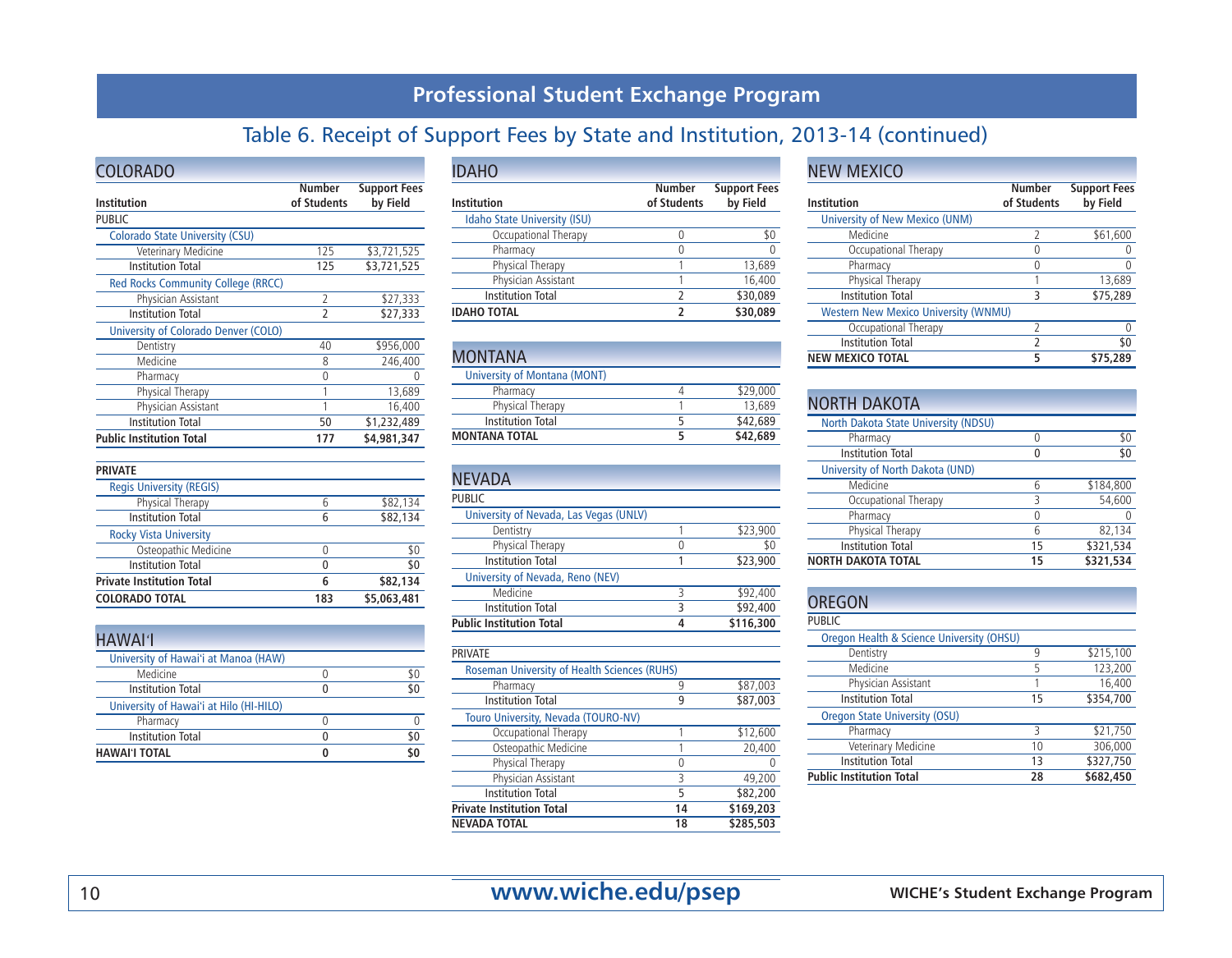# Table 6. Receipt of Support Fees by State and Institution, 2013-14 (continued)

| <b>OREGON</b> (continued)        |                              |                                 |
|----------------------------------|------------------------------|---------------------------------|
| Institution                      | <b>Number</b><br>of Students | <b>Support Fees</b><br>by Field |
| <b>PRIVATE</b>                   |                              |                                 |
| Pacific University (PACU)        |                              |                                 |
| Occupational Therapy             | ς                            | \$12,600                        |
| Optometry                        | 59                           | 967,600                         |
| Pharmacy                         | $\mathcal{P}$                | 19,334                          |
| Physical Therapy                 | 6                            | 82,134                          |
| Physician Assistant              |                              | 16,400                          |
| <b>Institution Total</b>         | 71                           | \$1,098,068                     |
| <b>Private Institution Total</b> | 71                           | \$1,098,068                     |
| <b>OREGON TOTAL</b>              | 99                           | \$1,780,518                     |

| <b>SOUTH DAKOTA</b>              |          |
|----------------------------------|----------|
| University of South Dakota (USD) |          |
| Occupational Therapy             | \$25,200 |
| <b>Institution Total</b>         | \$25,200 |
| <b>SOUTH DAKOTA TOTAL</b>        | \$25,200 |

| <b>UTAH</b>               |          |
|---------------------------|----------|
| University of Utah (UTAH) |          |
| Medicine                  |          |
| Occupational Therapy      |          |
| Physical Therapy          | 27,378   |
| Physician Assistant       |          |
| <b>Institution Total</b>  | \$27,378 |
| <b>UTAH TOTAL</b>         | \$27,378 |

| <b>WASHINGTON</b>                   |          |
|-------------------------------------|----------|
| <b>PUBLIC</b>                       |          |
| Eastern Washington University (EWU) |          |
| Occupational Therapy                | \$36,600 |
| Physical Therapy                    | 41.067   |
| <b>Institution Total</b>            | \$74.667 |

#### WASHINGTON (continued)

| Institution                              | <b>Number</b><br>of Students | <b>Support Fees</b><br>by Field |
|------------------------------------------|------------------------------|---------------------------------|
| University of Washington (WASH)          |                              |                                 |
| Dentistry                                | 9                            | \$215,100                       |
|                                          |                              |                                 |
| Occupational Therapy                     | 0                            |                                 |
| Pharmacy                                 | 2                            | 14,500                          |
| Physical Therapy                         | 0                            | 0                               |
| Physician Assistant                      | 3                            | 49,200                          |
| <b>Institution Total</b>                 | 14                           | \$278,800                       |
| <b>Washington State University (WSU)</b> |                              |                                 |
| Pharmacy                                 |                              | \$7,250                         |
| Veterinary Medicine                      | 59                           | 1,805,400                       |
| <b>Institution Total</b>                 | 60                           | \$1,812,650                     |
| <b>Public Institution Total</b>          | 80                           | \$2,166,117                     |

#### PRIVATE

| <b>Pacific Northwest University of Health Sciences</b> |    |             |
|--------------------------------------------------------|----|-------------|
| Osteopathic Medicine                                   |    | \$20,400    |
| Institution Total                                      |    | \$20,400    |
| University of Puget Sound (UPS)                        |    |             |
| Occupational Therapy                                   |    | \$21,000    |
| Physical Therapy                                       |    |             |
| <b>Institution Total</b>                               | 2  | \$21,000    |
| <b>Private Institution Total</b>                       | ٦  | \$41,400    |
| <b>WASHINGTON TOTAL</b>                                | 83 | \$2,207,517 |

#### **WYOMING**

| University of Wyoming (WYO) |  |
|-----------------------------|--|
| Pharmacy                    |  |
| Institution Total           |  |
| <b>WYOMING TOTAL</b>        |  |

#### OUT OF REGION

| <b>PUBLIC</b>                                 |   |           |  |  |  |  |  |  |  |  |
|-----------------------------------------------|---|-----------|--|--|--|--|--|--|--|--|
| University of Missouri-Kansas City (UMKC), MO |   |           |  |  |  |  |  |  |  |  |
| Dentistry                                     |   | \$119,500 |  |  |  |  |  |  |  |  |
| Institution total                             | ь | \$119,500 |  |  |  |  |  |  |  |  |
| Northeastern State University (NSU), OK       |   |           |  |  |  |  |  |  |  |  |
| Optometry                                     |   | \$16,400  |  |  |  |  |  |  |  |  |
| <b>Institution Total</b>                      |   | \$16,400  |  |  |  |  |  |  |  |  |
| <b>Public Institution Total</b>               | 6 | \$135,900 |  |  |  |  |  |  |  |  |

#### PRIVATE

| <b>Institution Total</b>                 | 14  | \$334,600    |
|------------------------------------------|-----|--------------|
| Illinois College of Optometry (ILCO), IL |     |              |
| Optometry                                | 5   | \$82,000     |
| <b>Institution Total</b>                 | 5   | \$82,000     |
| Nova Southeastern University (NOVA), FL  |     |              |
| Optometry                                |     | \$16,400     |
| <b>Institution Total</b>                 |     | \$16,400     |
| Salus University (SALUS), PA             |     |              |
| Optometry                                |     | \$16,400     |
| <b>Institution Total</b>                 |     | \$16,400     |
| Southern College of Optometry (SCO), TN  |     |              |
| Optometry                                | 1   | \$16,400     |
| <b>Institution Total</b>                 |     | \$16,400     |
| <b>Private Institution Total</b>         | 22  | \$465,800    |
| <b>OUT OF REGION TOTAL</b>               | 28  | \$601,700    |
|                                          |     |              |
| TOTAL                                    | 658 | \$14,510,361 |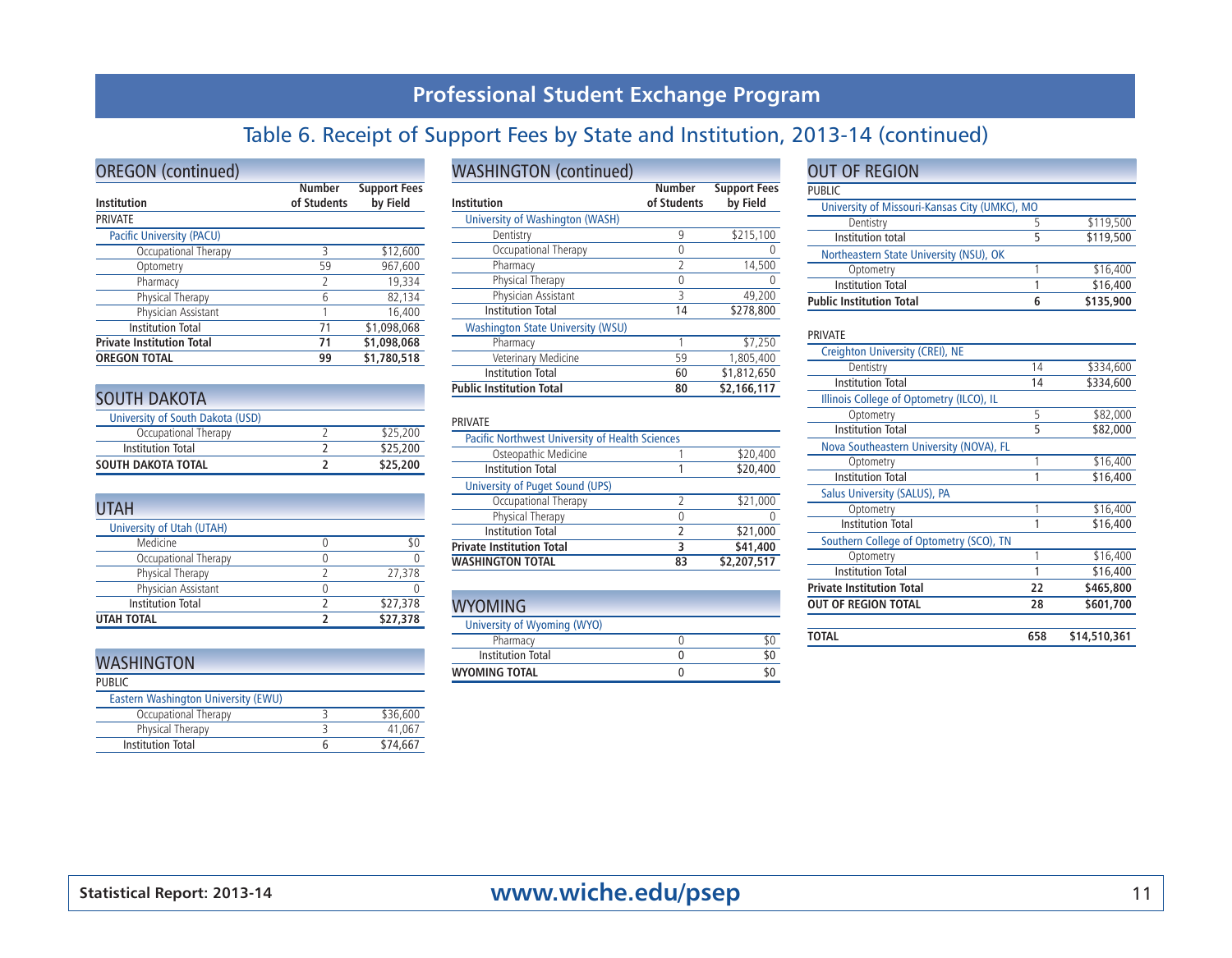#### Table 7. New and Continuing Students, by Gender and Race/Ethnicity, 2013-14

|                     |       |             | Gender | Race/Ethnicity |                |                |              |           |                |  |  |  |
|---------------------|-------|-------------|--------|----------------|----------------|----------------|--------------|-----------|----------------|--|--|--|
| <b>State</b>        | Total | <b>Male</b> | Female | <b>AA</b>      | <b>BL</b>      | LA             | <b>NA</b>    | <b>WH</b> | UK             |  |  |  |
| <b>Alaska</b>       | 17    | 7           | 10     |                |                |                |              |           | 17             |  |  |  |
| <b>Arizona</b>      | 175   | 74          | 101    | 22             | $\mathbf{1}$   | 10             | $\mathbf{1}$ | 140       | 1              |  |  |  |
| <b>Colorado</b>     | 24    | 12          | 12     | 5              |                |                |              | 18        | 1              |  |  |  |
| <b>Hawai</b> 'i     | 55    | 16          | 39     | 50             |                |                |              | 3         | $\overline{2}$ |  |  |  |
| <b>Montana</b>      | 82    | 28          | 54     |                |                |                | 1            | 80        | 1              |  |  |  |
| <b>Nevada</b>       | 42    | 11          | 31     | $\mathbf{1}$   |                |                |              | 3         | 38             |  |  |  |
| <b>New Mexico</b>   | 75    | 35          | 40     | 4              |                | 16             | $\mathbf{1}$ | 49        | 5              |  |  |  |
| <b>North Dakota</b> | 41    | 12          | 29     |                |                |                |              | 38        | 3              |  |  |  |
| Utah                | 36    | 27          | 9      | $\mathbf{1}$   |                | $\overline{2}$ |              | 27        | 6              |  |  |  |
| <b>Wyoming</b>      | 111   | 43          | 68     | $\overline{2}$ | 1              | 1              |              | 101       | 6              |  |  |  |
| <b>TOTAL</b>        | 658   | 265         | 393    | 85             | $\overline{2}$ | 29             | 3            | 459       | 80             |  |  |  |

*NOTE:* Abbreviations: AA = Asian American; BL = black; LA = Latino/a; NA = Native American; WH = white;  $UK =$  unknown. Race/ethnicity information is self-reported by applicants for state certification.



*"I am currently studying podiatry at Midwestern University. My wife and I are so grateful for the assistance that WICHE has given us. The stresses of school are many, but it gives us peace of* 

*mind knowing that our indebtedness will be greatly reduced! Thanks to Utah's participation in WICHE's PSEP, I will soon be the doctor I want to be and can return to Utah to practice. I plan to 'pay it forward' as soon as I can! Thanks WICHE!"* 

*– James, Utah resident, Class of 2015, Midwestern University, Arizona School of Podiatric Medicine*



*"WICHE's PSEP program has been instrumental in allowing me to pursue my biggest dream yet – becoming an optometrist. It's no secret that professional school is an expensive undertaking, but North Dakota's assistance through PSEP has helped immensely in alleviating this financial* 

*burden. I'm now able to fully focus on my studies, rather than being preoccupied by debt. When our legislators choose to continue PSEP support, they are choosing to invest in the future of quality medical care for our entire state. I am so very grateful to have been given this opportunity, and it is my sincere hope that this support will continue so that a quality professional education is within arm's reach for future healthcare professionals."*

> *– Casey, North Dakota resident, Class of 2016, Pacific University, College of Optometry*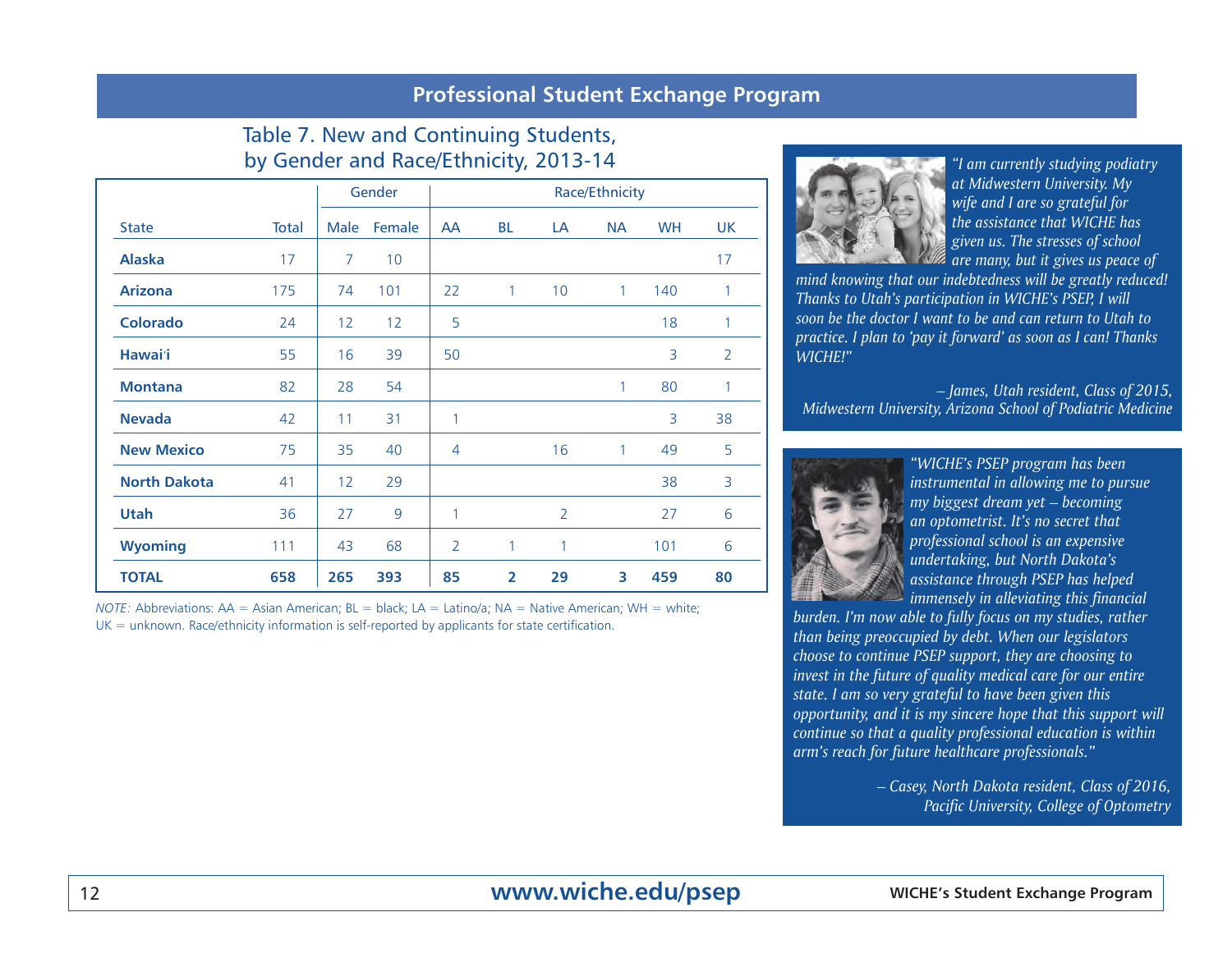#### Return Rates of WICHE PSEP Graduates, 2002-2011

WICHE states' return rates have improved considerably since last measured. In fall 2012, states that supported students through the Professional Student Exchange Program (PSEP) collected return rate data on their PSEP graduates. The average return rate for all reporting WICHE states is now 68 percent (up from 59 percent in 2006). Return rates for payback states are still the highest, now averaging 85 percent and ranging as high as 89 percent, depending on the state and the profession. Five years ago, 74 percent of graduates from payback states returned home. Return rates for honor system states have improved too. They now average 52 percent, compared to only 39 percent five years ago.

During the period for which data was collected, five states contractually required their PSEP graduates to return and serve their home state residents: Arizona, Colorado, New Mexico, Nevada, and Washington (these are the "contractual payback states" listed in Table 8. Alaska, Hawai'i, Idaho, Montana, North Dakota, Utah, and Wyoming are listed as "honor system states": they

encourage their graduates to return to their home state but do not contractually require them to do so. Effective Fall 2013, Wyoming implemented a service payback requirement for new students in all healthcare professions except veterinary medicine. The State of Hawai'i has also approved legislation for a payback obligation for its future PSEP graduates, but the exact terms and implementation timeline are still being determined. Alaska's participation in PSEP remains distinctive: to make the benefits of PSEP available to its residents in the absence of state funding, Alaska treats the support fee as a loan to each PSEP student. Graduates must repay the loan, whether or not they return to Alaska.

Given the increased reliability of data, WICHE asked states to collect the return rate data over a 10-year period for the majority of the healthcare professions. Table 8 gives a "snapshot" in time of PSEP alumni who graduated between 2002 and 2011 and who were licensed or practicing in their home state as of 2012. Graduates who had fulfilled their practice obligations in their home state earlier were also counted as returned. Our return rates are conservative;

payback states that measure return rates over a longer timeframe will demonstrate higher return rates than shown in our calculations. This is especially true for fields where graduates may be completing a residency, internship, or clinical experience, or may be on deferment for other reasons, though they will ultimately return to serve their state at a later date.

Allopathic and osteopathic medicine graduates are required to complete threeto four-year residencies. For these professions WICHE counted PSEP alumni who graduated between 2002 and 2006, in order to allow time for them to complete their residencies and set up practice in their home state.

We hope this information will prompt our member states to consider:

**Th** 

TTT

• Establishing a service payback requirement if your state does not currently require one. Although there is an administrative cost to tracking graduates, it may be in the state's best interest to build its healthcare workforce.

> • Creating or increasing rural or underserved incentives, such as loan repayment programs that make it affordable for newly graduated healthcare professionals to live and work in these areas.

• Using repayment monies paid by nonreturning graduates to fund loan repayment incentives for graduates who return to their home state to practice in rural and

underserved areas (for states with service payback requirements).

Policies for student eligibility and graduate service payback requirements vary by WICHE state. To learn more, see the appendices in our updated PSEP Administrative Manual, available online at www.wiche.edu/info/ publications/PSEP\_adminManual.pdf.

For any questions you might have about WICHE PSEP return rate data, please call WICHE's Student Exchange Program director at 303.541.0214.



MANUAL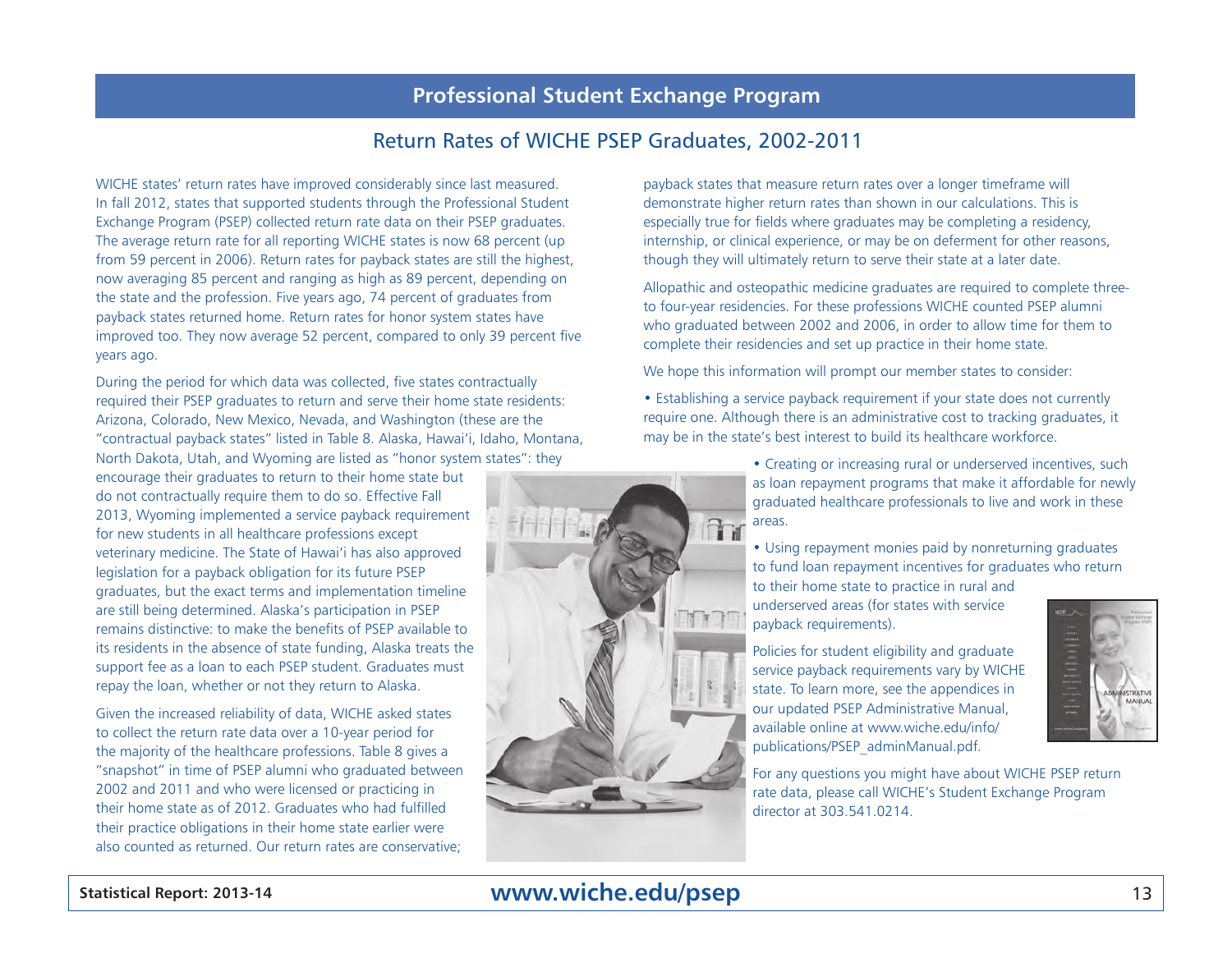#### Table 8. Return Rates of PSEP Graduates, by State and Profession 5-year D.O. and M.D. Rates (2002-06) and 10-year Rates for All Other Professions (2002-11)

|                             | <b>Total</b><br><b>Number</b><br><b>Students</b> | <b>Number</b><br>Returning<br>to State | Percent<br>Returning |                             | <b>Total</b><br><b>Number</b><br><b>Students</b> | <b>Number</b><br>Returning<br>to State | Percent<br>Returning |                                                                                                                                                                                                | <b>Total</b><br><b>Number</b><br><b>Students</b> | <b>Number</b><br>Returning<br>to State | Percent<br>Returning |
|-----------------------------|--------------------------------------------------|----------------------------------------|----------------------|-----------------------------|--------------------------------------------------|----------------------------------------|----------------------|------------------------------------------------------------------------------------------------------------------------------------------------------------------------------------------------|--------------------------------------------------|----------------------------------------|----------------------|
| <b>Alaska</b>               |                                                  |                                        |                      | <b>Montana</b>              |                                                  |                                        |                      | <b>Wyoming</b>                                                                                                                                                                                 |                                                  |                                        |                      |
| Dentistry                   | 16                                               | 13                                     | 81%                  | Dentistry                   | 17                                               | 11                                     | 65%                  | Dentistry                                                                                                                                                                                      | 44                                               | 27                                     | 61%                  |
| <b>Occupational Therapy</b> | 5                                                | $\overline{3}$                         | 60                   | Medicine **                 | 31                                               | $\overline{12}$                        | 39                   | Medicine **                                                                                                                                                                                    | 27                                               | $\overline{2}$                         |                      |
| Optometry                   | $\overline{3}$                                   | $\overline{0}$                         | $\overline{0}$       | <b>Occupational Therapy</b> | 9                                                | $\overline{4}$                         | 44                   | <b>Occupational Therapy</b>                                                                                                                                                                    | 11                                               |                                        | $\overline{9}$       |
| Pharmacy                    | 10                                               | $\overline{5}$                         | $\overline{50}$      | Optometry                   | $\overline{12}$                                  | $\overline{7}$                         | $\overline{58}$      | Optometry                                                                                                                                                                                      | 54                                               | 17                                     | $\overline{31}$      |
| <b>Physical Therapy</b>     | $\overline{19}$                                  | 10                                     | 53                   | Osteopathic Medicine **     | $\overline{4}$                                   | $\overline{\phantom{a}}$               | $\overline{50}$      | Osteopathic Medicine **                                                                                                                                                                        | $\overline{5}$                                   | $\overline{z}$                         | 40                   |
| <b>Physician Assistant</b>  | 3                                                | $\overline{2}$                         | 67                   | Podiatry                    | $\mathbf 0$                                      | $\mathbf{0}$                           | $\overline{0}$       | <b>Physical Therapy</b>                                                                                                                                                                        | 65                                               | 21                                     | $\overline{32}$      |
| Podiatry                    | $\overline{0}$                                   | $\overline{0}$                         | $\mathbf 0$          | <b>Veterinary Medicine</b>  | 86                                               | 60                                     | 70                   | Physician Assistant                                                                                                                                                                            | 14                                               | 6                                      | 43                   |
| <b>Alaska TOTAL</b>         | 56                                               | 33                                     | 59%                  | <b>Montana TOTAL</b>        | 159                                              | 96                                     | 60%                  | Podiatry                                                                                                                                                                                       | $\overline{4}$                                   | $\mathbf{0}$                           | $\overline{0}$       |
|                             |                                                  |                                        |                      |                             |                                                  |                                        |                      | <b>Veterinary Medicine</b>                                                                                                                                                                     | 67                                               | 30                                     | 45                   |
| Arizona*                    |                                                  |                                        |                      | Nevada*                     |                                                  |                                        |                      | <b>Wyoming TOTAL</b>                                                                                                                                                                           | 291                                              | 106                                    | 36%                  |
| Dentistry                   | 115                                              | 88                                     | 77%                  | Optometry                   | 22                                               | 18                                     | 82%                  |                                                                                                                                                                                                |                                                  |                                        |                      |
| <b>Occupational Therapy</b> | 49                                               | 44                                     | 90                   | Pharmacy                    | 39                                               | $\overline{33}$                        | 85                   | <b>WICHE Return Rates by Field</b>                                                                                                                                                             |                                                  |                                        |                      |
| Optometry                   | 52                                               | 43                                     | 83                   | Physician Assistant         | $\overline{24}$                                  | $\overline{22}$                        | $\overline{92}$      |                                                                                                                                                                                                |                                                  |                                        |                      |
| Osteopathic Medicine **     | $\overline{20}$                                  | $\overline{12}$                        | 60                   | <b>Veterinary Medicine</b>  | 38                                               | $\overline{36}$                        | 95                   | Dentistry                                                                                                                                                                                      | 329                                              | 243                                    | 74%                  |
| <b>Physician Assistant</b>  | 83                                               | 77                                     | 93                   | <b>Nevada TOTAL</b>         | 123                                              | 109                                    | 89%                  | Medicine **                                                                                                                                                                                    | 58                                               | $\overline{14}$                        | $\overline{24}$      |
| <b>Veterinary Medicine</b>  | 157                                              | 132                                    | 84                   |                             |                                                  |                                        |                      | <b>Occupational Therapy</b>                                                                                                                                                                    | 97                                               | 70                                     | 72                   |
| <b>Arizona TOTAL</b>        | 496                                              | 396                                    | 83%                  | <b>New Mexico*</b>          |                                                  |                                        |                      | Optometry                                                                                                                                                                                      | 366                                              | 222                                    | 61                   |
|                             |                                                  |                                        |                      | Dentistry                   | 78                                               | 72                                     | 92%                  | Osteopathic Medicine **                                                                                                                                                                        | $\overline{34}$                                  | 19                                     | 56                   |
| Colorado*                   |                                                  |                                        |                      | <b>Veterinary Medicine</b>  | $\overline{90}$                                  | $\overline{75}$                        | 83                   | Pharmacy                                                                                                                                                                                       | 109                                              | 80                                     | $\overline{73}$      |
| Optometry                   | 62                                               | 54                                     | 87%                  | <b>New Mexico TOTAL</b>     | 168                                              | 147                                    | 88%                  | <b>Physical Therapy</b>                                                                                                                                                                        | 139                                              | 68                                     | 49                   |
| <b>Colorado TOTAL</b>       | 62                                               | 54                                     | 87%                  |                             |                                                  |                                        |                      | Physician Assistant                                                                                                                                                                            | 124                                              | 107                                    | 86                   |
|                             |                                                  |                                        |                      | <b>North Dakota</b>         |                                                  |                                        |                      | Podiatry                                                                                                                                                                                       | $\overline{13}$                                  |                                        | 54                   |
| <b>Hawai</b> 'i             |                                                  |                                        |                      | Dentistry                   | 29                                               | 12                                     | 41%                  | <b>Veterinary Medicine</b>                                                                                                                                                                     | 535                                              | 390                                    | 73                   |
| Dentistry                   | 30                                               | 20                                     | 67%                  |                             |                                                  |                                        |                      |                                                                                                                                                                                                |                                                  |                                        |                      |
| <b>Occupational Therapy</b> | $\overline{23}$                                  | $\overline{18}$                        | $\overline{78}$      | Optometry                   | 59                                               | 12<br>$\overline{7}$                   | 20                   | <b>TOTAL for all Reporting</b>                                                                                                                                                                 |                                                  |                                        |                      |
| Optometry                   | 23                                               | 19                                     | 83                   | <b>Veterinary Medicine</b>  | 13                                               |                                        | 54                   | <b>WICHE PSEP States</b>                                                                                                                                                                       | 1,804                                            | 1,220                                  | 68%                  |
| Pharmacy                    | 60                                               | 42                                     | 70                   | <b>North Dakota TOTAL</b>   | 101                                              | $\overline{31}$                        | 31%                  | <b>TOTAL for Contractual</b>                                                                                                                                                                   |                                                  |                                        |                      |
| <b>Physical Therapy</b>     | $\overline{55}$                                  | 37                                     | 67                   |                             |                                                  |                                        |                      | <b>Payback States</b>                                                                                                                                                                          | 861                                              | 732                                    | 85%                  |
| <b>Veterinary Medicine</b>  | $\overline{27}$                                  | 11                                     | 41                   | <b>Utah</b>                 |                                                  |                                        |                      | <b>TOTAL for Honor System</b>                                                                                                                                                                  |                                                  |                                        |                      |
| <b>Hawai'i TOTAL</b>        | 218                                              | 147                                    | 67%                  | Optometry                   | 30                                               | 20<br>$\overline{7}$                   | 67%                  | <b>States</b>                                                                                                                                                                                  | 943                                              | 488                                    | 52%                  |
|                             |                                                  |                                        |                      | Podiatry                    | $\overline{9}$                                   | $\overline{39}$                        | 78                   |                                                                                                                                                                                                |                                                  |                                        |                      |
| <b>Idaho</b>                |                                                  |                                        |                      | <b>Veterinary Medicine</b>  | 57                                               |                                        | 68                   | IMPORTANT: Return rates reported by state offices may vary from WICHE calculations, due to                                                                                                     |                                                  |                                        |                      |
| Optometry                   | 22                                               | $\overline{9}$                         | 41%                  | <b>Utah TOTAL</b>           | 96                                               | 66                                     | 69%                  | different timeframes over which the return is measured.                                                                                                                                        |                                                  |                                        |                      |
| <b>Idaho TOTAL</b>          | 22                                               | 9                                      | 41%                  | <b>Washington*</b>          |                                                  |                                        |                      | * Contractual payback states during time periods measured.                                                                                                                                     |                                                  |                                        |                      |
|                             |                                                  |                                        |                      | Optometry                   | 27                                               | 23                                     | 85%                  | ** Graduates of allopathic and osteopathic medical programs are required to do residencies                                                                                                     |                                                  |                                        |                      |
|                             |                                                  |                                        |                      | Osteopathic Medicine **     | 5                                                | $\overline{3}$                         | 60                   | of three years or more after graduation. Residencies can be located outside of the graduate's<br>home state. In order to give residents time to return to their home state to practice, we are |                                                  |                                        |                      |
|                             |                                                  |                                        |                      | <b>Washington TOTAL</b>     | 32                                               | 26                                     | 81%                  | using return data for 2002-2006 for graduates of allopathic and osteopathic medicine.                                                                                                          |                                                  |                                        |                      |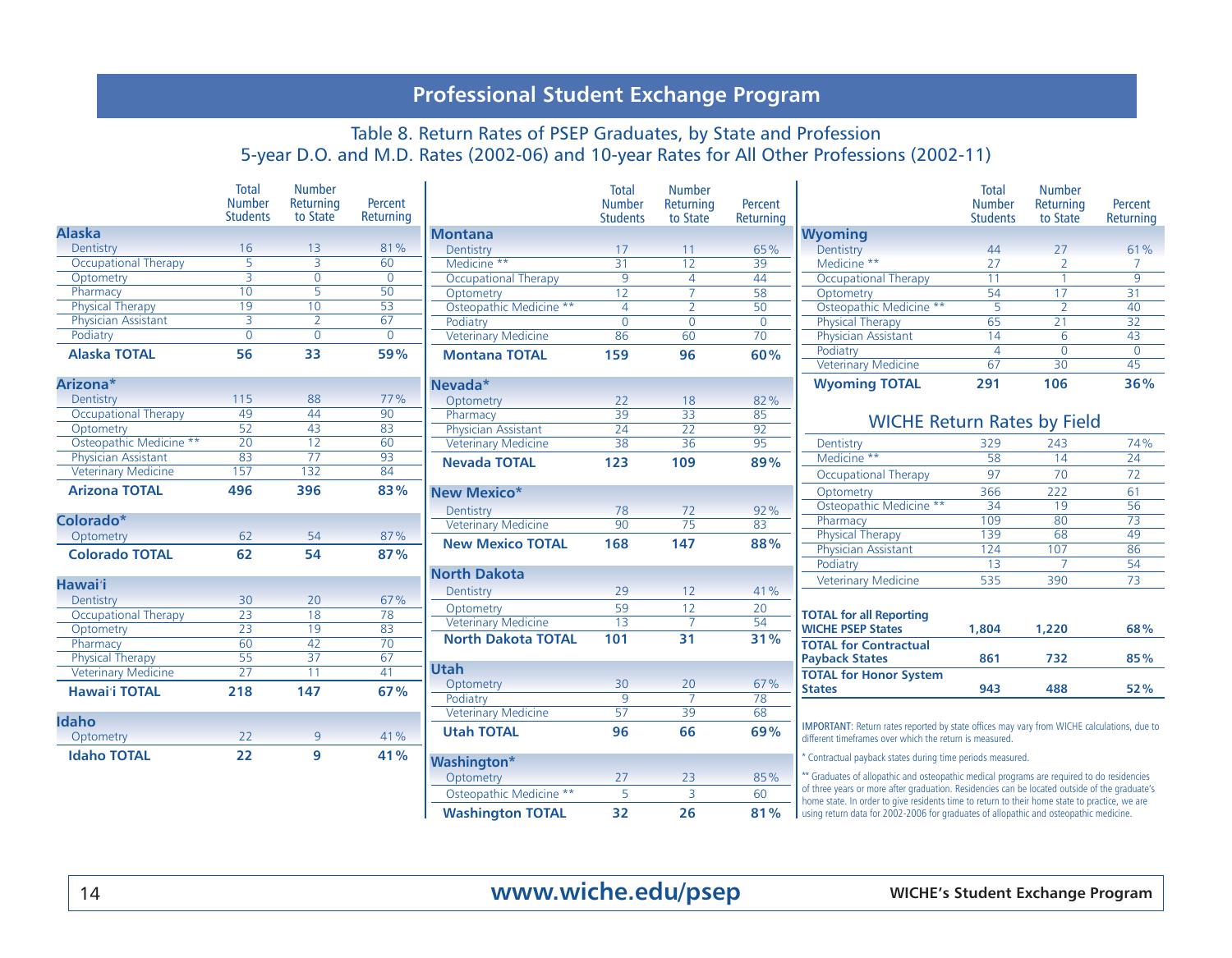#### **Western Regional Graduate Program**

The Western Regional Graduate Program (www.wiche.edu/wrgp) is an exceptional educational resource for the West, allowing master's, graduate certificate, and Ph.D. students who are residents of WICHE's states to enroll in 314 high-quality programs at 56 institutions and pay resident tuition. In fall 2013, 1,133 students enrolled through WRGP and saved an estimated \$15.9 million in tuition overall – an average of \$14,000 per student. This spring approximately 30 new graduate programs will be added, creating more opportunities for students from our Western states.

WRGP students pay resident tuition and can enroll directly in the program through WRGP. It is a tuition reciprocity program. Students are not dependent upon the approval of their home state to participate because the home state does not provide funding for each student. This represents a tremendous opportunity for WICHE states to share distinctive programs (and the faculty who teach them) and build their workforce in a variety of disciplines, particularly healthcare.

If you know of a particular program that would be a good candidate for the WRGP network, have them contact the director of the Student Exchange Program. The next request for proposals will be announced in fall 2014. Graduate deans, provosts, and chief academic officers at all public institutions and systems in the WICHE region will be notified.

To be eligible for WRGP, programs that aren't related to health must be "distinctive" or respond to a significant workforce need. Healthcare-related programs are not subject to the distinctiveness criteria, but must be of high quality. WICHE is particularly interested in reviewing nominations for high-need programs and those in new fields. These include professional science master's degrees and graduate certificate programs, as well as graduate degrees in robotics, data science and business analytics, biometrics, emerging media and communications, biomedical engineering, alternative energy technology, homeland security and disaster management, among others.

Visit www.wiche.edu/wrpg for more information.

*"The University of Arizona's College of Optical Sciences has enjoyed a long relationship with WICHE. Over the years, WRGP has allowed more than 70 students to pursue their dreams of a graduate degree in optics. The significant savings provided to students makes their educational goals more accessible and attainable. We're also happy to see many underrepresented groups in our field take advantage of the WRGP program. Thank you for providing this amazing service!"* 

> *– H. Brown, Graduate Academic Progress Coordinator, University of Arizona, College of Optical Sciences*



## **Statistical Report: 2013-14** 15 **www.wiche.edu/wrgp**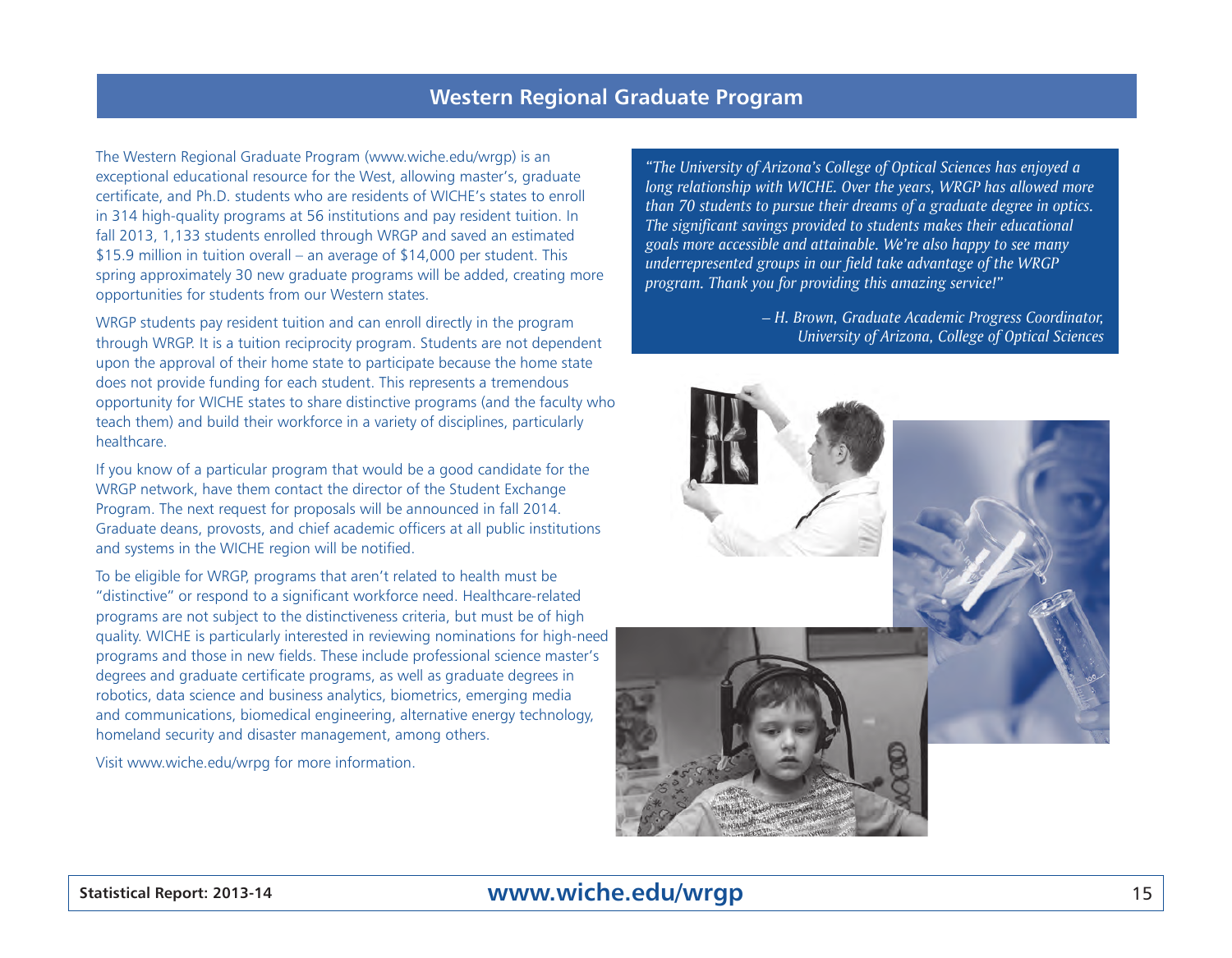If a healthcare profession is not offered through PSEP, WRGP is an excellent option, offering some 110 healthcare-related programs, including those in graduate nursing, public health, mental health and psychology, audiology and speech pathology, and biomedical informatics. WRGP even offers advanced degrees to train future faculty members, including a doctorate in occupational therapy and a master's in dental hygiene.



in business, education, liberal arts, and the sciences – programs that may not be available in the student's home state. The map below shows some examples of programs offered through WRGP.

Check our website in spring 2014 and see the 30 new programs that will be available through the WRGP network, effective for fall 2014 enrollment.



*"My decision on where to attend graduate school came down to the University of Montana and another state school in the South. Montana was a better fit and the school I really wanted to attend, but the other school was offering me more money. WRGP leveled the playing field and allowed me* 

*to make a decision based on my career aspirations, instead of my wallet. Now I'm studying what I want, where I want, and I haven't looked back."*

> *– Kevin, California resident, Class of 2015, University of Montana, Environmental Science & Natural Resource Journalism*

*"I appreciate this program for the flexibility it has offered me and my family. I needed to get an official endorsement to be a teacher of the visually impaired, which is not offered in the State of Alaska. I have a family and a job, so leaving the state was not an option. Portland State University offers one of only three online programs that would allow me to get my endorsement and not leave Alaska. WRGP solidified my decision to study with PSU; it made my pursuit affordable, and I did not need to pay for housing or leave my family. I could also continue to serve the visually impaired community in my state while working. Thank you for this opportunity."*

> *– Phillis, Alaska resident, Class of 2013, Portland State University, Teacher of the Visually Impaired*

## **16 WWW.Wiche.edu/wrgp WICHE's Student Exchange Program**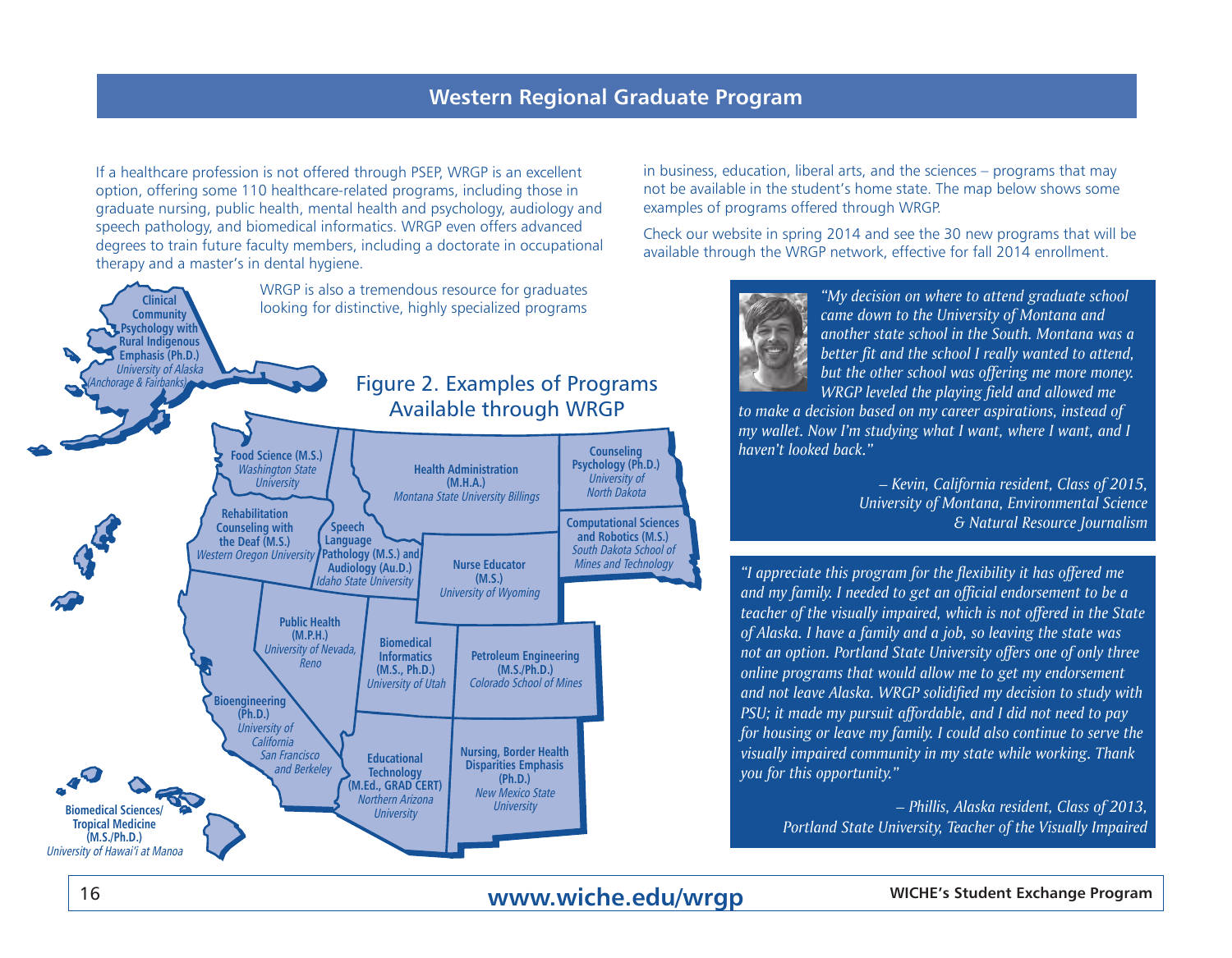## **Western Regional Graduate Program**

#### Table 9. Five-year Enrollment Summary, New and Continuing Students, 2009-2013

|                                   | 2009        |              |                | 2010           |                 | 2011        |                 | 2012           | 2013            |                |  |
|-----------------------------------|-------------|--------------|----------------|----------------|-----------------|-------------|-----------------|----------------|-----------------|----------------|--|
| <b>State (Number of Programs)</b> | Received    | Sent         | Received       | Sent           | <b>Received</b> | Sent        | <b>Received</b> | Sent           | <b>Received</b> | Sent           |  |
| Alaska (7)                        | 17          | 23           | 10             | 25             | 14              | 19          | 15              | 27             | 8               | 33             |  |
| Arizona (52)                      | 56          | 41           | 121            | 46             | 199             | 53          | 235             | 57             | 274             | 56             |  |
| <b>California (13)</b>            | $\mathbf 0$ | 67           | 1              | 153            | $\overline{2}$  | 224         | 5               | 269            | 15              | 330            |  |
| Colorado (86)                     | 134         | 45           | 199            | 56             | 210             | 67          | 330             | 60             | 345             | 67             |  |
| CNMI $(0)^*$                      | $\mathbf 0$ | $\mathsf{O}$ | $\overline{0}$ | $\overline{0}$ | $\mathbf 0$     | $\mathbf 0$ | $\overline{0}$  | $\overline{0}$ | $\mathbf 0$     | $\overline{0}$ |  |
| Hawai'i (12)                      | 36          | 13           | 41             | 16             | 49              | 17          | 47              | 24             | 41              | 22             |  |
| <b>Idaho</b> (13)                 | 8           | 37           | $\overline{7}$ | 48             | 21              | 56          | 35              | 72             | 56              | 70             |  |
| Montana (14)                      | 13          | 25           | 22             | 31             | 45              | 35          | 26              | 47             | 32              | 44             |  |
| Nevada (7)                        | 20          | 19           | 21             | 24             | 23              | 31          | 18              | 35             | 21              | 45             |  |
| <b>New Mexico (24)</b>            | 38          | 34           | 41             | 44             | 62              | 46          | 31              | 55             | 26              | 70             |  |
| North Dakota (8)                  | 22          | 8            | $\overline{7}$ | 11             | 9               | 15          | $\overline{4}$  | 14             | 16              | 16             |  |
| Oregon (11)                       | 35          | 43           | 66             | 53             | 24              | 84          | 79              | 78             | 112             | 80             |  |
| South Dakota (9)                  | 5           | 8            | $\overline{4}$ | 9              | 10              | 20          | 8               | 19             | 12              | 26             |  |
| <b>Utah (35)</b>                  | 56          | 35           | 91             | 42             | 118             | 58          | 119             | 49             | 102             | 63             |  |
| <b>Washington (17)</b>            | 57          | 84           | 44             | 97             | 71              | 92          | 54              | 154            | 71              | 160            |  |
| <b>Wyoming (6)</b>                | 5           | 20           | 6              | 26             | $\overline{2}$  | 42          | $\overline{2}$  | 48             | $\overline{2}$  | 51             |  |
| <b>TOTAL (314)</b>                | 502         | 502          | 681            | 681            | 859             | 859         | 1,008           | 1,008          | 1,133           | 1,133          |  |

*\* CNMI joined WICHE in April 2013.*

*"As an undergrad I was constantly stressed about money. Even with loans to cover my tuition, I still had to work nearly 30 hours a week to pay for my rent and living expenses. In four years I racked up a debt of nearly \$40,000. With debt looming over my head and my busy work schedule, my grades were subpar. I knew that I didn't want to repeat the same mistake for grad school. WRGP has given me an opportunity to fully dedicate myself to my studies and my teaching. Utah State University has one of the best cost-to-education quality ratios in the country, and the WRGP resident tuition rate reduced my master's tuition from nearly \$10,000 to only \$3,000. My teaching stipends and scholarships have reduced my costs even further. It has been a wonderful experience being able to study without financial concerns."*

> *– Frederick, Colorado resident, Class of 2014, Utah State University, Second Language Teaching*

## **Statistical Report: 2013-14** 17 **www.wiche.edu/wrgp**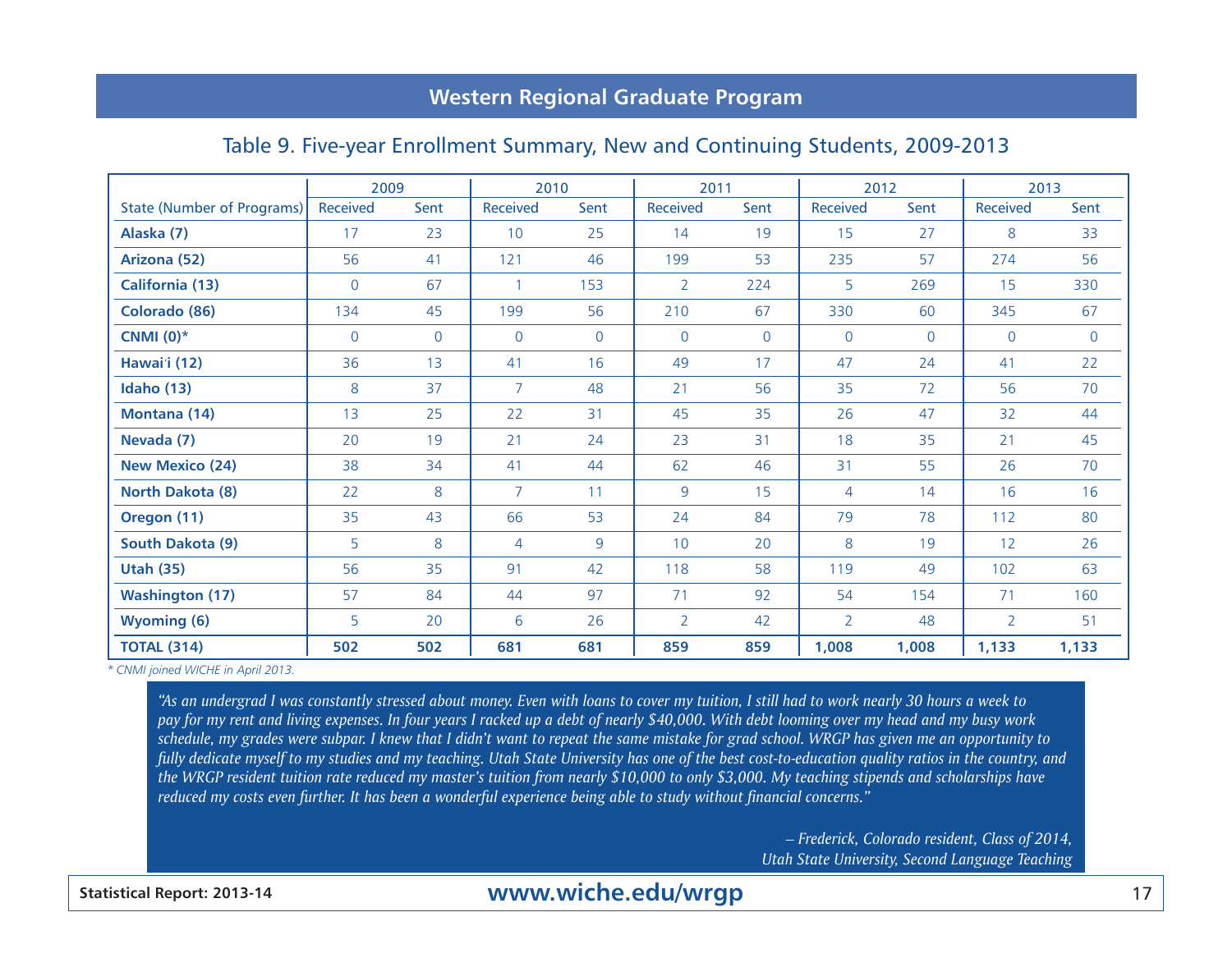#### **Western Undergraduate Exchange**

The Western Undergraduate Exchange (WUE; www.wiche.edu/wue), is a regional tuition-reciprocity agreement that enables students from WICHE states to enroll in participating two- and four-year public institutions at 150 percent of the enrolling institution's resident tuition. The multilateral exchange has been operating for 25 years and is the largest program of its kind in the nation. In 2013-14 more than 33,800 WUE students and their families saved more than \$264.7 million in tuition costs. Residents of WICHE member states can choose from 154 participating WUE institutions.

Since the first exchanges began in 1988, WUE has provided WICHE students and their parents with discounts on almost 394,000 annual tuition bills – saving them, overall, more than \$2.2 billion.

Figure 3 below shows the continued growth of the program over the past five years. Table 11 shows the number of WUE students received in and sent from each state over the last five years.

2013 was a banner year for new institutions joining the WUE network. They include California State University, Northridge; California State University San Marcos; University of California, Merced; Colorado Mountain College; Northern Marianas College; University of Hawai'i West O'ahu; Spokane Community College; Spokane Falls College; and, Washington State University Tri-cities. In addition, Colorado's Adams State University re-joined WUE. WICHE encourages nonparticipating institutions to consider joining the WUE network as a tool to meet their recruitment and enrollment goals.

## **Figure 3. WUE Enrollment and Savings (in millions),**



The majority of institutions make all or most of their majors available at the WUE rate. Two commonly excluded programs are nursing and dental hygiene, due to high demand by in-state residents. About 20 percent of institutions use WUE as a merit scholarship but more than half automatically award the discounted rate to applicants from a WICHE state. Most WUE institutions offer the discounted rate to transfer students. Institutions like WUE because they can attract high-caliber students, maximize their student housing capacity, increase student diversity, and give students an affordable education in their major. For students, WUE is especially important when their program of study is not offered in their home state.

*"I'm interested in computer security and information assurance, a field vital to our continued national security. No universities in my home state offer a program that fit my needs. WUE allowed me to attend one of the leading universities in the field in New Mexico. Not only am I able to attend one of the few universities certified by the National Security Administration as a Center for Academic Excellence in both information security education and research, but I'm living in a vastly different part of the U.S. than I grew up in."*

#### *– Jesse, Oregon resident, Class of 2014, New Mexico Institute of Mining and Technology, Computer Science*



*"When I decided to pursue a career in audiology, I knew I was going to have to go out of state for school because there are no programs in Alaska. Even though I had no doubts that this was the right choice for me, I was not sure how the finances would work out. It wasn't until I received notice* 

*about WUE that I knew I was going to be able to afford school. WUE has been a huge blessing, and I am extremely grateful. It's given me the chance to get the education I need so that someday I can return home and provide medical services to the people in my home state. Thank you so very much!"*

> *– Caitie, Alaska resident, Class of 2018, Idaho State University, Audiology*

## **www.wiche.edu/wue**

#### 18 **WICHE's Student Exchange Program**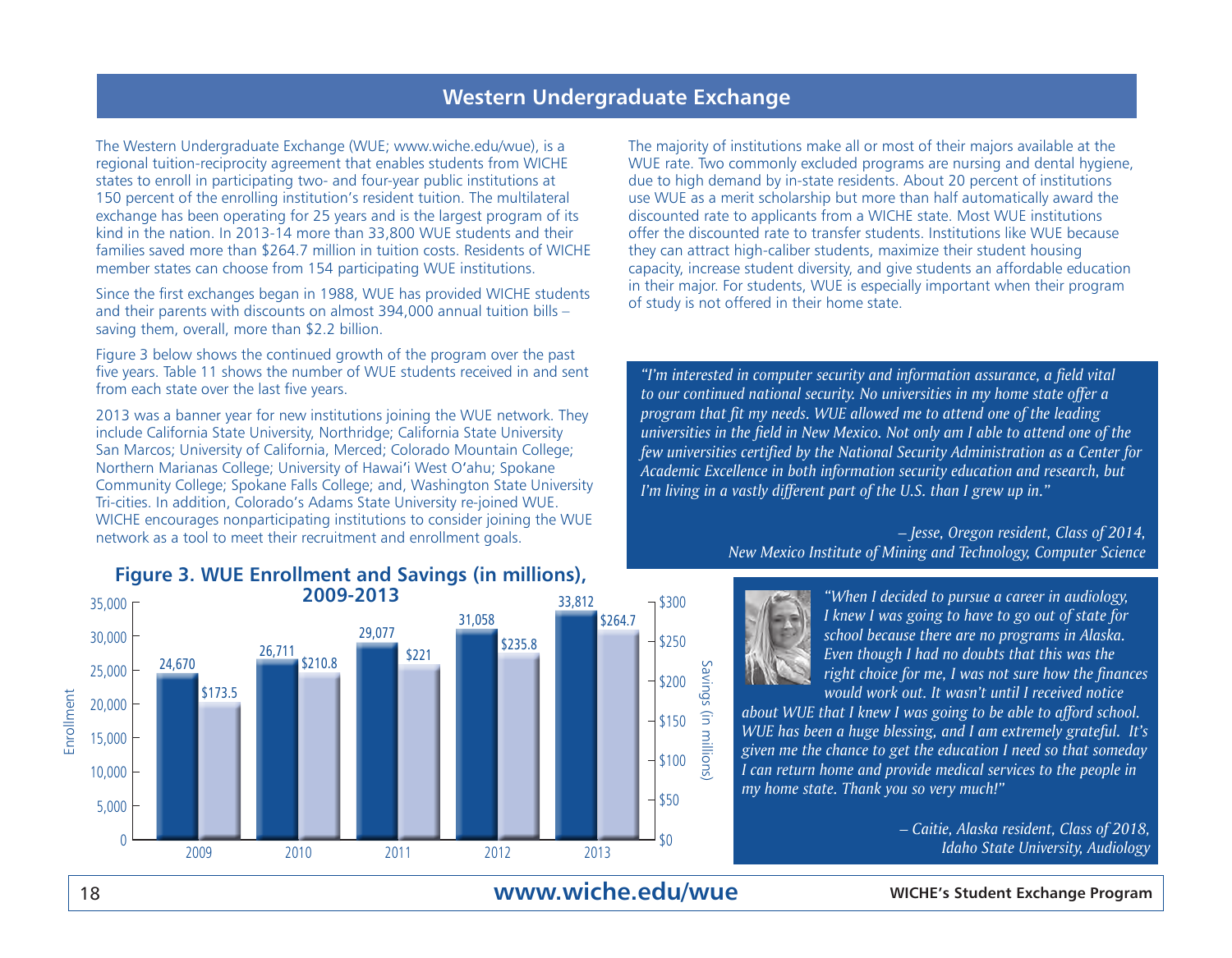## **Western Undergraduate Exchange**

## Table 10. Fall 2013 Enrollment Summary, New and Continuing Students

| <b>State of Attendance</b>      |                          |                          |             |                          |                          |                          |                          | <b>State of Residence</b> |                          |                          |                   |             |                          |                          |                          |                          |                                    |
|---------------------------------|--------------------------|--------------------------|-------------|--------------------------|--------------------------|--------------------------|--------------------------|---------------------------|--------------------------|--------------------------|-------------------|-------------|--------------------------|--------------------------|--------------------------|--------------------------|------------------------------------|
| (Number of WUE<br>Institutions) | <b>AK</b>                | <b>AZ</b>                | <b>CA</b>   | $\overline{c}$           | <b>CNMI</b>              | HI                       | ID                       | <b>MT</b>                 | <b>NV</b>                | <b>NM</b>                | <b>ND</b>         | <b>OR</b>   | <b>SD</b>                | <b>UT</b>                | <b>WA</b>                | <b>WY</b>                | <b>Attendance</b><br><b>Totals</b> |
| Alaska (4)                      | $\overline{\phantom{m}}$ | 37                       | 190         | 46                       | $\mathbf 0$              | 23                       | 26                       | 14                        | 21                       | 5                        | $\overline{2}$    | 52          | 2                        | 23                       | 139                      | 7                        | 587                                |
| Arizona (26)                    | 222                      | $\overline{\phantom{m}}$ | 4,319       | 432                      | $\mathbf{0}$             | 308                      | 96                       | 36                        | 473                      | 151                      | 16                | 157         | 26                       | 178                      | 350                      | 24                       | 6,788                              |
| California (13)                 | 56                       | 67                       | -           | 112                      | $\mathbf{1}$             | 127                      | 35                       | 14                        | 71                       | 21                       | -1                | 136         | 6                        | 27                       | 219                      | 8                        | 901                                |
| Colorado (24)                   | 199                      | 370                      | 1,315       | $\overline{\phantom{m}}$ | $\mathbf{0}$             | 361                      | 86                       | 65                        | 177                      | 283                      | 38                | 148         | 88                       | 182                      | 222                      | 252                      | 3,786                              |
| <b>CNMI (1)</b>                 | 0                        | $\mathbf 0$              | $\mathbf 0$ | $\mathbf 0$              | $\overline{\phantom{m}}$ | $\boldsymbol{0}$         | $\boldsymbol{0}$         | $\mathbf 0$               | $\mathbf 0$              | $\mathbf 0$              | $\mathbf 0$       | $\mathbf 0$ | $\mathbf 0$              | $\mathbf{0}$             | $\mathbf 0$              | $\bf{0}$                 | $\mathbf 0$                        |
| Hawai'i (4)                     | 48                       | 72                       | 1,671       | 194                      | $\mathbf 0$              | $\overline{\phantom{m}}$ | 23                       | 11                        | 48                       | 17                       | 6                 | 103         | 9                        | 33                       | 341                      | 10                       | 2,586                              |
| Idaho (6)                       | 107                      | 30                       | 456         | 63                       | $\mathbf{1}$             | 31                       | $\overline{\phantom{m}}$ | 149                       | 104                      | 4                        | 5                 | 159         | 6                        | 37                       | 855                      | 24                       | 2,031                              |
| Montana (13)                    | 151                      | 35                       | 334         | 291                      | $\mathbf{0}$             | 15                       | 307                      | -                         | 65                       | 19                       | 45                | 189         | 47                       | 67                       | 566                      | 179                      | 2,310                              |
| Nevada (7)                      | 63                       | 96                       | 2,709       | 79                       | $\bf{0}$                 | 311                      | 48                       | 22                        | $\overline{\phantom{a}}$ | 18                       | $\overline{2}$    | 89          | 5                        | 48                       | 127                      | $\overline{7}$           | 3,624                              |
| <b>New Mexico (10)</b>          | 23                       | 227                      | 569         | 75                       | $\mathbf 0$              | 29                       | 10                       | 15                        | 51                       | $\overline{\phantom{0}}$ | $\mathbf{0}$      | 26          | 8                        | 8                        | 61                       | 14                       | 1,116                              |
| North Dakota (11)               | 76                       | 120                      | 570         | 210                      | $\mathbf 0$              | 35                       | 69                       | 203                       | 72                       | 22                       | $\qquad \qquad -$ | 75          | 166                      | 72                       | 214                      | 173                      | 2,077                              |
| Oregon (5)                      | 173                      | 46                       | 1,003       | 54                       | $\mathbf{0}$             | 322                      | 96                       | 29                        | 109                      | 15                       | 4                 |             | 3                        | 23                       | 524                      | 8                        | 2,409                              |
| South Dakota (5)                | 35                       | 115                      | 273         | 312                      | $\mathbf 0$              | 10                       | 29                       | 105                       | 37                       | 18                       | 209               | 34          | $\overline{\phantom{m}}$ | 23                       | 96                       | 336                      | 1,632                              |
| Utah $(9)$                      | 24                       | 60                       | 201         | 69                       | $\mathbf 0$              | 44                       | 118                      | 27                        | 127                      | 10                       | $\mathbf{1}$      | 35          | $\overline{2}$           | $\overline{\phantom{m}}$ | 65                       | 31                       | 814                                |
| <b>Washington (7)</b>           | 151                      | 30                       | 288         | 94                       | $\mathbf 0$              | 103                      | 223                      | 74                        | 52                       | 23                       | 6                 | 208         | 2                        | 21                       | $\overline{\phantom{0}}$ | 14                       | 1,289                              |
| <b>Wyoming</b> (9)              | 27                       | 31                       | 94          | 644                      | $\mathbf 0$              | 15                       | 108                      | 447                       | 42                       | 15                       | 27                | 36          | 147                      | 171                      | 58                       | $\overline{\phantom{0}}$ | 1,862                              |
| Two-Year (70)                   | 152                      | 153                      | 1,000       | 790                      | $\mathbf{0}$             | 199                      | 214                      | 613                       | 357                      | 159                      | 70                | 184         | 184                      | 506                      | 647                      | 79                       | 5,307                              |
| Four-Year (84)                  | 1.203                    | 1.183                    | 12,992      | 1,885                    | $\mathbf{2}$             | 1,535                    | 1,060                    | 598                       | 1,092                    | 462                      | 292               | 1,263       | 333                      | 407                      | 3,190 1,008              |                          | 28,505                             |
| <b>Grand Total (154)</b>        | 1,355                    | 1,336                    | 13,992      | 2,675                    | $\overline{2}$           | 1,734                    | 1,274                    | 1,211                     | 1,449                    | 621                      | 362               | 1,447       | 517                      | 913                      | 3,837 1,087              |                          | 33,812                             |

**For answers to all your questions about WUE, visit** www.wiche.edu/askWICHE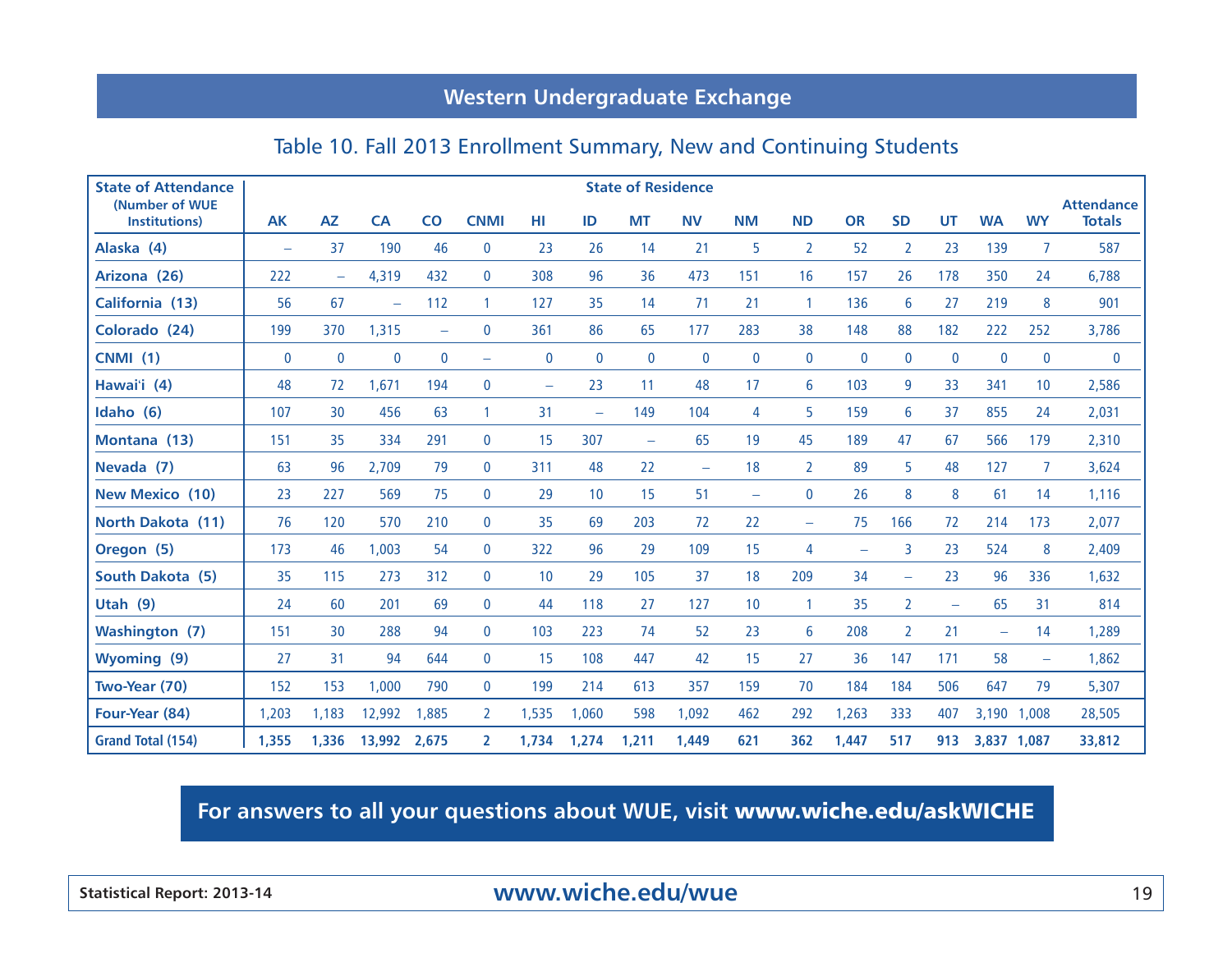## **Western Undergraduate Exchange**

## Table 11. Five-year Enrollment Summary, New and Continuing Students, 2009-2013

|                     | 2009            |             | 2010            |              | 2011            |          |                 | 2012        | 2013            |                |  |
|---------------------|-----------------|-------------|-----------------|--------------|-----------------|----------|-----------------|-------------|-----------------|----------------|--|
| <b>State</b>        | <b>Received</b> | <b>Sent</b> | <b>Received</b> | <b>Sent</b>  | <b>Received</b> | Sent     | <b>Received</b> | <b>Sent</b> | <b>Received</b> | <b>Sent</b>    |  |
| <b>Alaska</b>       | 534             | 1,631       | 546             | 1,534        | 562             | 1,496    | 588             | 1,421       | 587             | 1,355          |  |
| <b>Arizona</b>      | 3,480           | 1,032       | 4,321           | 1,045        | 5,208           | 1,173    | 5,946           | 1,256       | 6,788           | 1,336          |  |
| <b>California</b>   | 916             | 5,698       | 1,026           | 7,667        | 987             | 9,717    | 907             | 11,677      | 901             | 13,992         |  |
| <b>Colorado</b>     | 1,734           | 2,457       | 2,074           | 2,345        | 2,912           | 2,312    | 3,419           | 2,374       | 3,786           | 2,675          |  |
| <b>CNMI</b>         | $\mathbf{0}$    | $\mathbf 0$ | $\Omega$        | $\mathbf{0}$ | $\Omega$        | $\Omega$ | $\mathbf{0}$    | $\Omega$    | $\mathbf{0}$    | $\overline{2}$ |  |
| Hawai'i             | 1,968           | 1,455       | 1,838           | 1,508        | 2,253           | 1,596    | 2,431           | 1,634       | 2,586           | 1,734          |  |
| Idaho               | 2,756           | 1,215       | 2,807           | 1,175        | 2,380           | 1,235    | 2,272           | 1,189       | 2,031           | 1,274          |  |
| <b>Montana</b>      | 1,754           | 1,257       | 2,012           | 1,130        | 2,097           | 1,273    | 2,158           | 1,230       | 2,310           | 1,211          |  |
| <b>Nevada</b>       | 2,955           | 1,084       | 2,625           | 1,104        | 2,795           | 1,256    | 2,974           | 1,266       | 3,624           | 1,449          |  |
| <b>New Mexico</b>   | 581             | 610         | 715             | 624          | 942             | 630      | 1,069           | 643         | 1,116           | 621            |  |
| <b>North Dakota</b> | 1,466           | 361         | 1,604           | 367          | 1,876           | 394      | 2,074           | 366         | 2,077           | 362            |  |
| <b>Oregon</b>       | 1,626           | 1,614       | 2,238           | 1,586        | 2,147           | 1,490    | 2,239           | 1,536       | 2,409           | 1,447          |  |
| <b>South Dakota</b> | 1,303           | 596         | 1,407           | 594          | 1,435           | 546      | 1,554           | 505         | 1,632           | 517            |  |
| <b>Utah</b>         | 757             | 780         | 682             | 867          | 661             | 885      | 629             | 898         | 814             | 913            |  |
| Washington          | 890             | 3,721       | 1,028           | 3,986        | 1,124           | 3,848    | 1,136           | 3,800       | 1,289           | 3,837          |  |
| <b>Wyoming</b>      | 1,950           | 1,159       | 1,788           | 1,179        | 1,698           | 1,226    | 1,662           | 1,263       | 1,862           | 1,087          |  |
| <b>TOTAL</b>        | 24,670          | 24,670      | 26,711          | 26,711       | 29,077          | 29,077   | 31,058          | 31,058      | 33,812          | 33,812         |  |

*NOTE:* University of Wyoming's WUE enrollment numbers are based on end-of-fall data from the previous year.



*"I've wanted to study in Montana since high school, but out-of-state tuition made that difficult. When my family learned about the WUE program, a lot of the burden was taken away. It also acts as an additional motivator to do my best in my classes, to keep up my GPA so that I remain qualified for the WUE discount. I am very indebted for the opportunity I have been given by WUE."*

> *– Brenna, Washington resident, Class of 2016, University of Montana Western, Mathematics Education*

20 **WICHE's Student Exchange Program www.wiche.edu/wue**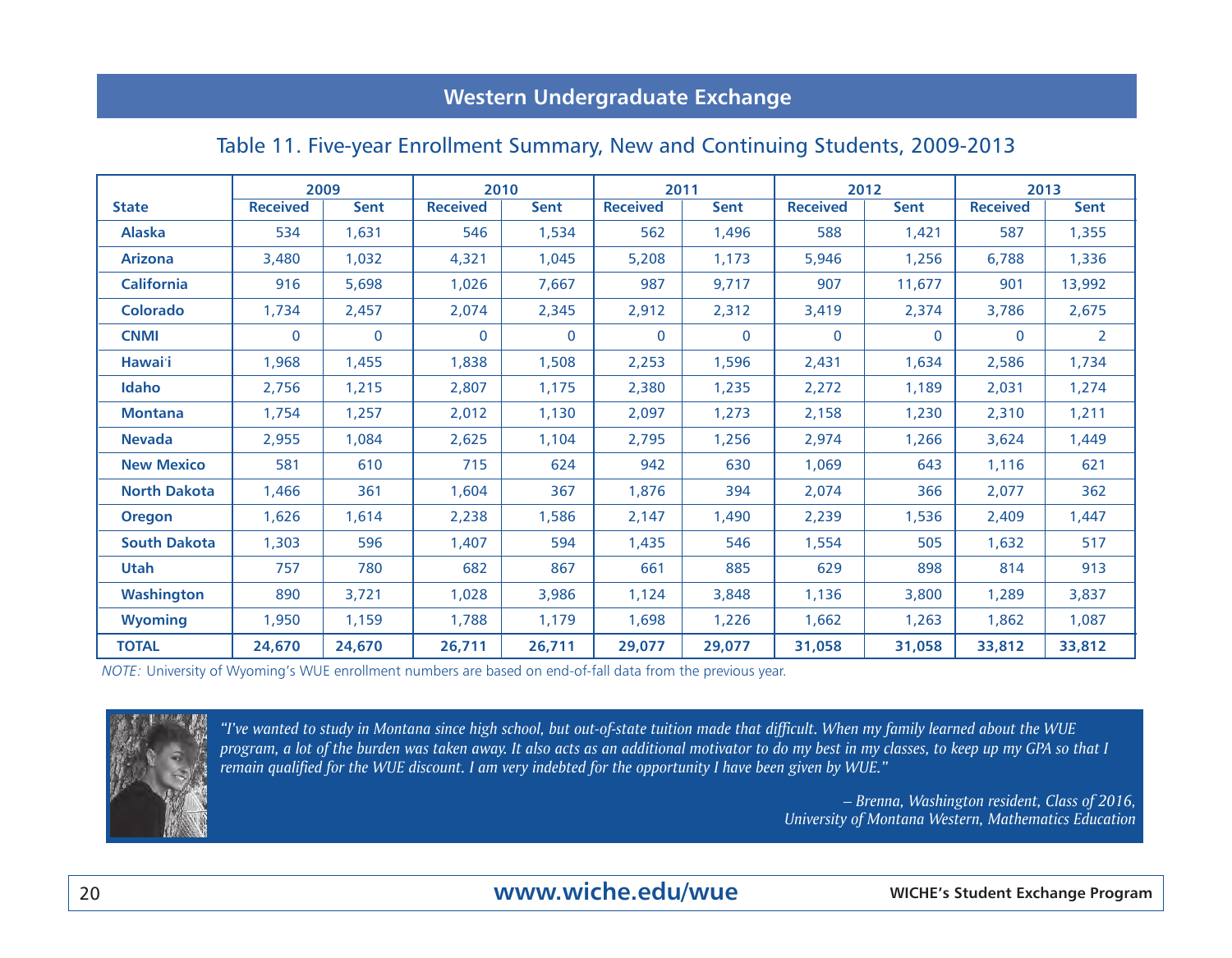#### **Internet Course Exchange**

#### WICHE Internet Course Exchange (ICE): The Next Generation of Student Exchange

The WICHE Internet Course Exchange (ICE, www.wiche. edu/ice) is a robust administrative tool institutions can leverage to operate more efficiently and to advance strategic initiatives during these tight financial times. Through ICE member institutions exchange seats in online courses to provide more selection to their students and give faculty the opportunity to collaborate with their colleagues at other institutions. Consider these scenarios:



- Your institution has a strong online program in a specialty area. But it is underenrolled and you do not know if you can justify the expense. ICE allows you to export empty seats to other institutions and generate revenue.
- A vacancy on your faculty leaves you with a course that no one on campus is qualified to teach. ICE allows you to see if other institutions have vacant seats in online versions of the same course that you can import and make available to your students.
- There is pressing need in your region to develop and deliver a program to help professionals meet certification requirements. But new resources are scarce. ICE allows you to identify other institutions in the same situation, to pool faculty expertise and to share the work and expense of developing a new online program. The resulting program is more robust because it garners enrollments across multiple institutions.
- Your institution's new strategic plan calls for creating an organization that is responsive to change and that better utilizes technology to expand and enhance its academic offerings. Rather than watching this vision fade while waiting for "a better day," you can tap ICE for affordable opportunities to push forward.
- Your budget constraints necessitate cutting low-enrollment programs. ICE allows you to import seats in courses from other institutions to meet your teach-out requirements.

While the possibilities for academic collaborations are infinite, the behind-the-scenes work necessary to make a consortium function are time-consuming. Institutions that have launched such programs without utilizing ICE can attest to the countless hours spent wrangling the details of admission, registration, financial aid, fee payment, credit transfer, and

other issues. If not managed correctly, such details can be the undoing of an otherwise good academic collaboration. Oftentimes, students suffer because institutions cannot get their processes to align. Fortunately, ICE offers a robust administrative solution.

ICE is a comprehensive model and set of tools for institutions looking to expand online offerings through collaboration. WICHE has already negotiated the necessary framework to facilitate exchanges and handles the financial transactions between institutions. ICE includes:

- A database that displays detailed information about individual online courses and the number of seats in them available for exchange.
- Support for entire academic programs that are jointly developed and delivered by institutions to fulfill common curricular needs.
- Detailed policies that ensure smooth handling of important administrative issues (admission, registration, financial aid, and student fee collection).
- Contacts at each participating institution who facilitate the exchange of course seats, answer questions, and act as liaisons.
- A forum for jointly addressing common educational needs.

#### All participating institutions must be

regionally accredited and can be either two-year or four-year schools. Systems and consortia whose member institutions meet the same criteria may also belong. As members, all pay annual dues. ICE offers three types of exchanges: seat exchange, course exchange, and program exchange. Institutions can participate in one or more. In addition, they can be a teaching institution (TI) or an enrolling institution (EI), or both.

As colleges and universities offer courses and programs to students at WICHE ICE member institutions, students benefit from richer, more specialized, and relevant course and program options. Faculty members enjoy teaching more courses in their areas of specialization. Advisors are able to counsel students and articulate courses for quality and transferability before students enroll in them. And institutions can make wiser uses of their limited resources.

## **Statistical Report: 2013-14** 21 **www.wiche.edu/ice**